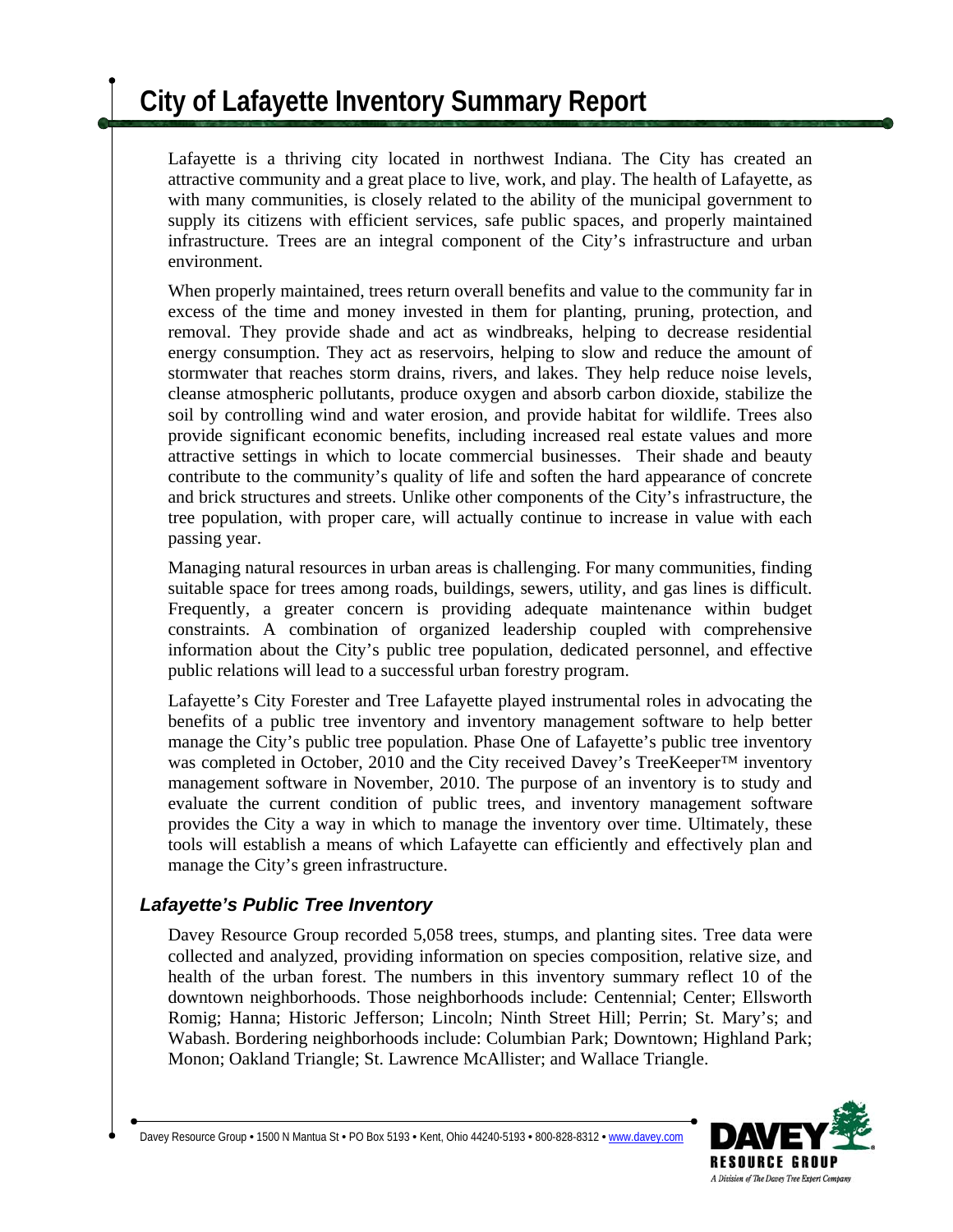#### *City of Lafayette Inventory Summary Report (Continued)*

The major findings of Lafayette's public tree inventory include the following:

- There are 5,058 sites located within the right-of-way of inventoried streets. Of these sites, 3,806 (75%) are trees, 201 (4%) are stumps, and 1,051 (21%) are vacant planting spaces. Phase One of Lafayette's inventory captures a 75% stocking level. Stocking level is the percentage of potential sites filled with trees.
- i-Tree Streets estimates the street tree canopy cover in the 10 neighborhoods inventoried to be 56 acres.
- The tree inventory is comprised of 98 species representing 49 genera. The genus *Acer*  (maple) comprises 31% of the tree population, followed by *Fraxinus* (ash) 16%, *Tilia* (linden) 7%, *Malus* (apple) 6%, *Gleditsia* (honeylocust) 6%, *Pyrus* (pear) 5%, *Quercus* (oak) 3%, *Ulmus* (elm) 3%, *Thuja* (cedar) 2%, and *Liquidambar* (sweetgum) 2%. These ten genera make up 81% of the City's inventoried street tree population.
- The inventoried tree population has high percentages of immature (35%) and young (32%) trees and a size distribution of 32:35:24:9 (percentages of young: immature: maturing: mature trees). Young trees are 6 inches and less in diameter at breast height (DBH), immature trees are 7 to 12 inches DBH; maturing trees are 13 to 24 inches DBH, and mature trees are 25 inches and greater DBH.
- Of the  $3,806$  inventoried trees, there are  $25$  (1%) trees in Very Good condition,  $534$  $(14%)$  trees in Good condition, 2,464  $(65%)$  trees in Fair condition, 627  $(16%)$  trees in Poor condition, 136 (4%) trees in Critical condition, and there are 20 (less than 1%) Dead trees.
- Of the 1,051 vacant planting sites, 146 (14%) are Vacant Large Sites, 196 (19%) are Vacant Medium Sites, and 709 (67%) are Vacant Small Sites.

Trees provide abundant environmental and economic benefits. In order to learn how much benefit is provided to the community, a benefit analysis of Lafayette's inventoried street tree resource was performed. Davey Resource Group formatted the City's street tree inventory for use in the i-Tree benefit-cost assessment tool, i-Tree Streets (Version 3.0.19). i-Tree Streets is a free software application released by the United States Forest Service and is used to analyze the structure of an inventoried tree population to calculate the population's quantified functional benefit and value. Quantified benefits include the tree population's role in energy conservation, air quality improvement, stormwater interception, carbon dioxide removal, and property value increases. i-Tree Streets quantified the benefits and value of Lafayette's inventoried street trees to produce accurate gross benefit values and average benefits per tree. Benefits were not compared to the costs of Lafayette's urban forest management program because the entire street tree population is not inventoried. Once the entire city-managed area is inventoried, Lafayette can accurately assess their return of investment in urban forest management. The i-Tree Street's analysis is a statistically valid, financially sound, and defensible benefit-cost assessment tool. With this tool, the City's urban forest managers have accurately quantified the benefits of their inventoried street tree resource.



Davey Resource Group ◦ 1500 N. Mantua St ◦ PO Box 5193 ◦ Kent, Ohio 44240-5193 ◦ 800-882-8312 ◦ www.davey.com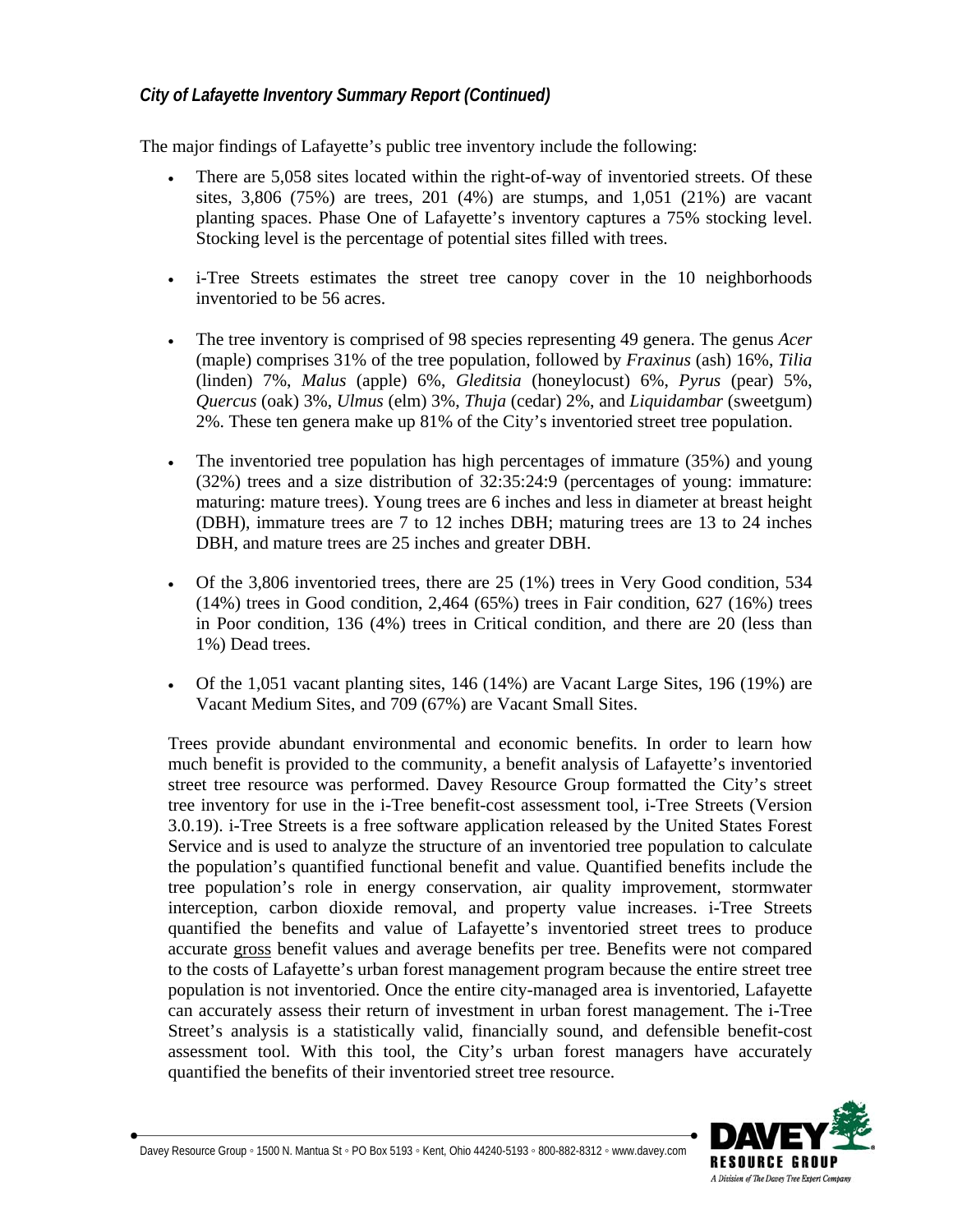#### *Lafayette's i-Tree Streets Analysis*

The City's street trees mitigate stormwater runoff, conserve and reduce energy consumption, improve air quality, reduce carbon dioxide levels, and provide other benefits associated with aesthetics, increased property values, and quality of life. Lafayette's street trees are providing the community substantial annual benefits such as:

- The interception of 4.5 million gallons of stormwater valued at \$123,011 per year, for an average benefit of \$32.32 per tree.
- Reduction of energy and natural gas use from shading and climate effects equal to 551.5 Megawatt-hours, and 75,657.8 therms are valued at \$42,103 per year, for an average of \$11.06 per tree.
- Net air quality improvements from the removal and avoidance of 3 tons of air pollutants are valued at \$18,635 per year, for an average of \$4.90 per tree.
- Reduction of atmospheric carbon dioxide  $(CO_2)$  by a net of 1,029 tons per year is valued at \$15,440, for an average of \$4.06 per tree.
- Increased property values, aesthetics, and other less tangible improvements are valued at \$73,331 per year, for an average of \$19.27 per tree.
- The total annual benefit received from the City's street trees is \$272,520. The average benefit per tree is \$71.60 per year.

The street tree inventory provides comprehensive information about Lafayette's urban forest resource. The above overview refers to the complete data set which is provided digitally on a CD-ROM along with this summary. The following frequency reports further illustrate species distribution, age distribution, tree condition, and benefits. With Phase One of Lafayette's street tree inventory and i-Tree Streets analysis, Lafayette has shown a strong commitment to building an efficient, effective, and successful urban forestry program.

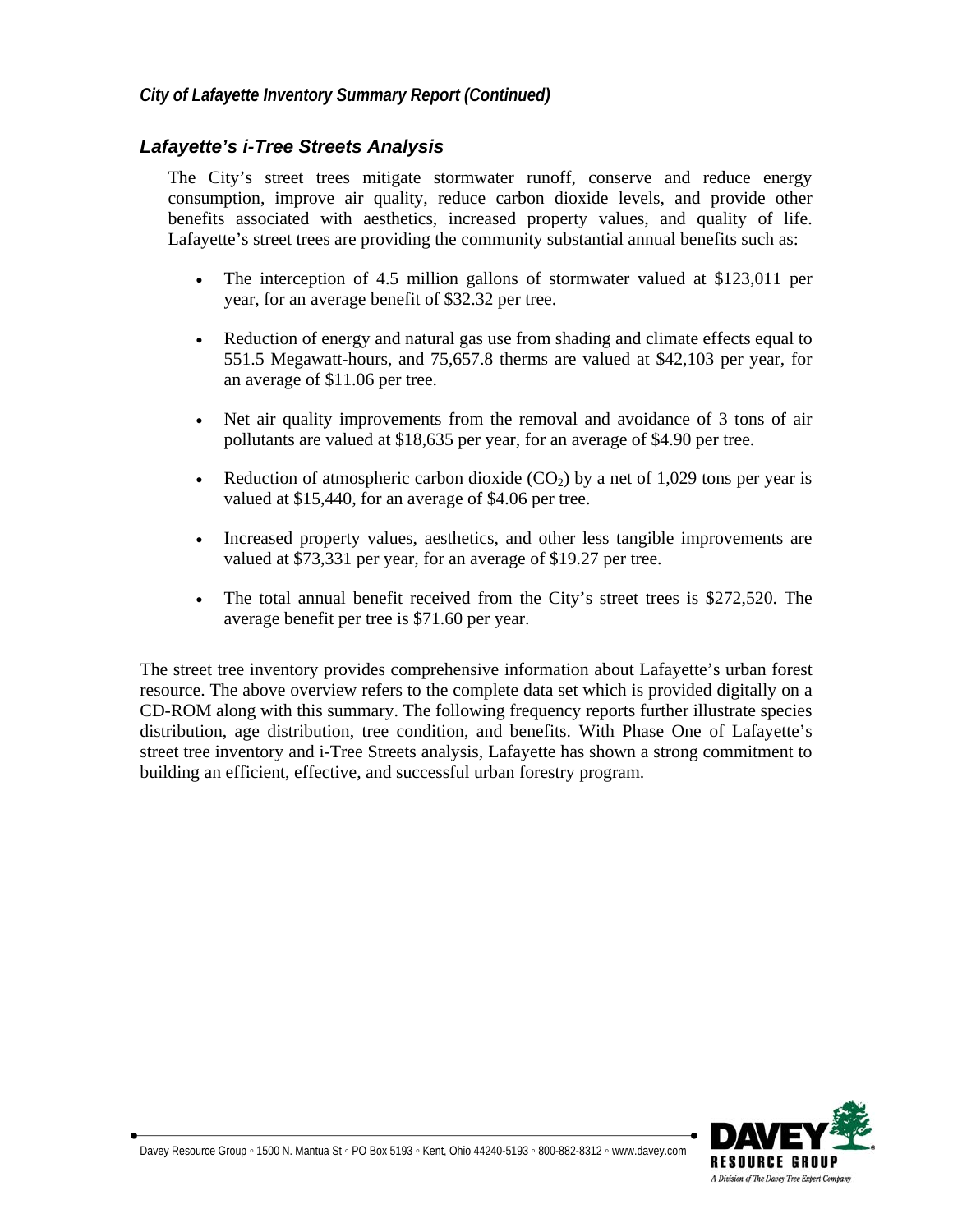### *Attachment A Species*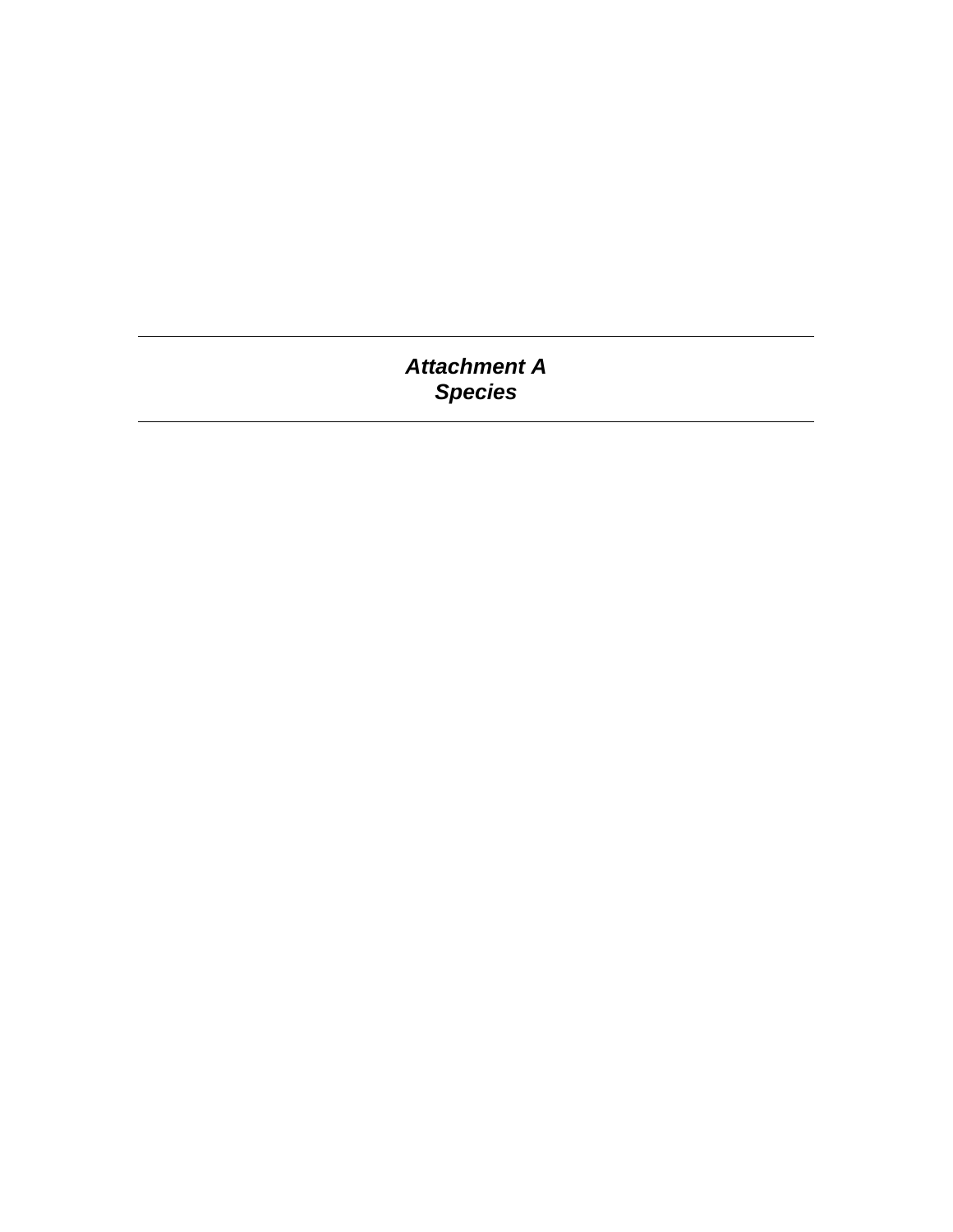### Complete Population of Public Trees 11/22/2010 Lafayette Page 1 of 3

| DBH Class (in)                          |                  |                  |                  |                  |                  |                  |                  |                  |                  |                                |  |
|-----------------------------------------|------------------|------------------|------------------|------------------|------------------|------------------|------------------|------------------|------------------|--------------------------------|--|
| Species                                 | $0 - 3$          | $3-6$            | $6 - 12$         | $12 - 18$        | 18-24            | 24-30            | $30 - 36$        | 36-42            | $>42$            | <b>Total Standard</b><br>Error |  |
| <b>Broadleaf Deciduous Large (BDL)</b>  |                  |                  |                  |                  |                  |                  |                  |                  |                  |                                |  |
| Red maple                               | 16               | 69               | 210              | 87               | 11               | 3                | $\boldsymbol{0}$ | $\boldsymbol{0}$ | 0                | 396                            |  |
| White ash                               | 3                | 62               | 164              | 58               | 18               | $\tau$           | $\overline{4}$   | $\mathbf{1}$     | 1                | 318                            |  |
| Sugar maple                             | 11               | 35               | 96               | 47               | 45               | 43               | $\tau$           | $\mathbf{1}$     | $\boldsymbol{0}$ | 285                            |  |
| Green ash                               | 1                | 55               | 131              | 64               | 21               | 6                | 1                | $\boldsymbol{0}$ | $\boldsymbol{0}$ | 279                            |  |
| Silver maple                            | 9                | $\tau$           | 21               | 45               | 76               | 49               | 25               | 9                | 6                | 247                            |  |
| American basswood                       | 0                | $\overline{4}$   | 17               | 14               | 24               | 31               | 22               | 10               | 2                | 124                            |  |
| Northern red oak                        | $\mathbf{0}$     | 15               | 21               | 23               | 9                | 3                | $\mathbf{1}$     | $\mathbf{1}$     | $\boldsymbol{0}$ | 73                             |  |
| Sweetgum                                |                  | 3                | 33               | 21               | 13               | $\boldsymbol{0}$ | $\boldsymbol{0}$ | $\boldsymbol{0}$ | $\boldsymbol{0}$ | 71                             |  |
| Northern hackberry                      | 6                | 9                | 11               | 9                | $\overline{2}$   | 5                | 12               | 6                | 1                | 61                             |  |
| Tulip tree                              | 1                | 3                | 9                | $\,$ 8 $\,$      | 7                | $\,$ 8 $\,$      | 1                | 3                | $\boldsymbol{0}$ | 40                             |  |
| Tree of heaven                          | 3                | 9                | 8                | $\overline{4}$   | 4                | $\boldsymbol{0}$ | 5                | $\overline{c}$   | 1                | 36                             |  |
| <b>Black</b> maple                      | $\theta$         | 2                | 6                | 4                | 8                | 5                | 4                | $\mathbf{1}$     | 1                | 31                             |  |
| <b>Black walnut</b>                     | $\mathbf{0}$     | 5                | 8                | 10               | 5                | 2                | 1                | $\mathbf{0}$     | $\boldsymbol{0}$ | 31                             |  |
| American sycamore                       | 1                | 1                | 6                | 4                | 6                | 5                | 2                | $\mathbf{1}$     | 2                | 28                             |  |
| Northern catalpa                        | 2                | 1                | 4                | $\overline{c}$   | 6                | 5                | 4                | $\overline{c}$   | $\boldsymbol{0}$ | 26                             |  |
| Shingle oak                             | $\theta$         | $\boldsymbol{0}$ | 7                | 6                | 1                | 1                | $\boldsymbol{0}$ | $\boldsymbol{0}$ | 1                | 16                             |  |
| London planetree                        | $\mathbf{0}$     | $\mathbf{0}$     | $\mathbf{0}$     | 4                | 7                | $\overline{c}$   | 1                | $\boldsymbol{0}$ | $\boldsymbol{0}$ | 14                             |  |
| American elm                            | $\mathbf{0}$     | 6                | 4                | 1                | $\boldsymbol{0}$ | $\boldsymbol{0}$ | 1                | $\boldsymbol{0}$ | $\boldsymbol{0}$ | 12                             |  |
| European ash                            | $\theta$         | $\mathbf{1}$     | 7                | $\mathbf{1}$     | $\mathbf{0}$     | $\boldsymbol{0}$ | $\boldsymbol{0}$ | $\boldsymbol{0}$ | $\boldsymbol{0}$ | 9                              |  |
| Silver linden                           | $\Omega$         | 7                | $\boldsymbol{0}$ | $\boldsymbol{0}$ | $\boldsymbol{0}$ | $\boldsymbol{0}$ | $\boldsymbol{0}$ | $\boldsymbol{0}$ | $\boldsymbol{0}$ | 7                              |  |
| Eastern cottonwood                      |                  | $\boldsymbol{0}$ | $\boldsymbol{0}$ | -1               | 2                |                  |                  | $\boldsymbol{0}$ | $\boldsymbol{0}$ | 6                              |  |
| <b>Black</b> cherry                     | $\theta$         | 2                | 3                | -1               | $\boldsymbol{0}$ | $\boldsymbol{0}$ | $\boldsymbol{0}$ | $\boldsymbol{0}$ | $\boldsymbol{0}$ | 6                              |  |
| Bur oak                                 |                  | 1                | 3                | $\mathbf{1}$     | $\mathbf{0}$     | $\boldsymbol{0}$ | $\boldsymbol{0}$ | $\boldsymbol{0}$ | $\boldsymbol{0}$ | 6                              |  |
| English oak                             | $\theta$         | $\boldsymbol{0}$ | $\boldsymbol{0}$ | $\mathbf{1}$     | 2                | 1                | $\boldsymbol{0}$ | $\boldsymbol{0}$ | $\boldsymbol{0}$ | 4                              |  |
| Sawtooth oak                            |                  | $\mathbf{0}$     | $\boldsymbol{0}$ | $\mathfrak{2}$   | $\mathbf{0}$     | $\boldsymbol{0}$ | $\mathbf{0}$     | $\boldsymbol{0}$ | $\boldsymbol{0}$ | 3                              |  |
| Blue ash                                | $\boldsymbol{0}$ | $\boldsymbol{0}$ | $\boldsymbol{0}$ | 1                | $\boldsymbol{0}$ | 1                | $\boldsymbol{0}$ | $\boldsymbol{0}$ | $\boldsymbol{0}$ | $\overline{2}$                 |  |
| Pin oak                                 | $\mathbf{0}$     | $\boldsymbol{0}$ | $\mathbf{0}$     | 1                |                  | $\boldsymbol{0}$ | $\boldsymbol{0}$ | $\boldsymbol{0}$ | $\boldsymbol{0}$ | $\overline{c}$                 |  |
| Horsechestnut                           | $\Omega$         | 0                | $\boldsymbol{0}$ | $\boldsymbol{0}$ | 1                | $\boldsymbol{0}$ | $\mathbf{0}$     | $\boldsymbol{0}$ | $\boldsymbol{0}$ |                                |  |
| Bitternut hickory                       | $\boldsymbol{0}$ | 0                | $\mathbf{0}$     | 1                | $\mathbf{0}$     | $\boldsymbol{0}$ | $\mathbf{0}$     | $\boldsymbol{0}$ | $\boldsymbol{0}$ |                                |  |
| European beech                          | $\mathbf{0}$     | $\boldsymbol{0}$ | $\mathbf{0}$     | $\mathbf{0}$     |                  | $\boldsymbol{0}$ | $\mathbf{0}$     | $\mathbf{0}$     | $\boldsymbol{0}$ |                                |  |
| White oak                               | $\boldsymbol{0}$ | 0                |                  | $\boldsymbol{0}$ | $\boldsymbol{0}$ | $\boldsymbol{0}$ | $\mathbf{0}$     | $\boldsymbol{0}$ | $\boldsymbol{0}$ |                                |  |
| Chinkapin oak                           | $\theta$         | $\boldsymbol{0}$ | $\mathbf{0}$     | $\theta$         | $\boldsymbol{0}$ | 1                | $\mathbf{0}$     | $\boldsymbol{0}$ | $\boldsymbol{0}$ |                                |  |
| Oak,spp.                                |                  | $\boldsymbol{0}$ | $\theta$         | $\mathbf{0}$     | $\mathbf{0}$     | $\boldsymbol{0}$ | $\mathbf{0}$     | $\mathbf{0}$     | $\mathbf{0}$     |                                |  |
| Common baldcypress                      | 1                | $\boldsymbol{0}$ | $\boldsymbol{0}$ | $\boldsymbol{0}$ | $\boldsymbol{0}$ | $\boldsymbol{0}$ | $\boldsymbol{0}$ | $\boldsymbol{0}$ | $\boldsymbol{0}$ |                                |  |
| Total                                   | 59               | 297              | 770              | 421              | 270              | 179              | 92               | 37               | 15               | $2,140 \, (\pm \text{NaN})$    |  |
| <b>Broadleaf Deciduous Medium (BDM)</b> |                  |                  |                  |                  |                  |                  |                  |                  |                  |                                |  |
| Thornless honeylocust                   | 14               | 46               | 102              | 54               | $\mathcal{I}$    | 2                | $\boldsymbol{0}$ | $\boldsymbol{0}$ | $\boldsymbol{0}$ | 225                            |  |
| Callery pear                            | 14               | 27               | $90\,$           | 59               | $\overline{9}$   | $\boldsymbol{0}$ | $\boldsymbol{0}$ | $\boldsymbol{0}$ | $\boldsymbol{0}$ | 199                            |  |
| Norway maple                            | $\overline{4}$   | 21               | $\bf 88$         | 53               | 13               | 6                | 1                | $\boldsymbol{0}$ | $\boldsymbol{0}$ | 186                            |  |
| Littleleaf linden                       | 1                | 25               | 77               | 30               | 14               | 1                | 1                | $\mathbf{0}$     | $\boldsymbol{0}$ | 149                            |  |
| Siberian elm                            | 5                | $\overline{9}$   | 17               | $\,8\,$          | 11               | 13               | 6                | 6                | 1                | 76                             |  |
| Ginkgo                                  | $\mathbf{1}$     | 12               | 14               | 10               | $\mathbf{1}$     | $\boldsymbol{0}$ | $\mathbf{0}$     | $\boldsymbol{0}$ | $\boldsymbol{0}$ | 38                             |  |
| <b>Black locust</b>                     | $\overline{2}$   | $\overline{2}$   | 5                | 12               | 3                | 7                | 3                | $\overline{c}$   | 1                | 37                             |  |
| Hedge maple                             | 1                | $\boldsymbol{0}$ | 6                | 3                | 1                | $\boldsymbol{0}$ | $\mathbf{0}$     | $\mathbf{0}$     | $\boldsymbol{0}$ | 11                             |  |
| Slippery elm                            | 4                | 1                | $\overline{c}$   | $\boldsymbol{0}$ | $\boldsymbol{0}$ | 1                | $\boldsymbol{0}$ | $\boldsymbol{0}$ | $\boldsymbol{0}$ | $\,$ 8 $\,$                    |  |
| River birch                             | 1                | $\mathfrak{2}$   | $\overline{c}$   | $\mathbf{1}$     | $\boldsymbol{0}$ | $\boldsymbol{0}$ | $\mathbf{0}$     | $\boldsymbol{0}$ | $\boldsymbol{0}$ | 6                              |  |
| American hornbeam                       | $\mathbf{0}$     | 5                | $\boldsymbol{0}$ | $\boldsymbol{0}$ | $\boldsymbol{0}$ | $\boldsymbol{0}$ | $\mathbf{0}$     | $\boldsymbol{0}$ | $\boldsymbol{0}$ | 5                              |  |
| European hornbeam                       | $\mathbf{0}$     | $\mathbf{0}$     | 2                | 1                | $\mathbf{0}$     | $\boldsymbol{0}$ | $\mathbf{0}$     | $\mathbf{0}$     | $\boldsymbol{0}$ | 3                              |  |
| Boxelder                                | $\mathbf{0}$     | $\boldsymbol{0}$ | $\boldsymbol{0}$ | 1                | $\boldsymbol{0}$ | $\boldsymbol{0}$ | $\boldsymbol{0}$ | $\boldsymbol{0}$ | 1                | $\overline{\mathbf{c}}$        |  |
| Ohio buckeye                            | $\mathbf{0}$     | $\overline{0}$   | 1                | 1                | $\mathbf{0}$     | $\boldsymbol{0}$ | $\mathbf{0}$     | $\boldsymbol{0}$ | $\boldsymbol{0}$ | $\overline{\mathbf{c}}$        |  |
| Gray birch                              | $\mathbf{0}$     | 2                | $\boldsymbol{0}$ | $\mathbf{0}$     | $\mathbf{0}$     | $\boldsymbol{0}$ | $\mathbf{0}$     | $\mathbf{0}$     | $\boldsymbol{0}$ | $\overline{c}$                 |  |
| Maple                                   | $\mathbf{0}$     | $\mathbf{0}$     | 1                | $\mathbf{0}$     | $\mathbf{0}$     | $\boldsymbol{0}$ | $\mathbf{0}$     | $\mathbf{0}$     | $\boldsymbol{0}$ | 1                              |  |
| Chinese chestnut                        | $\boldsymbol{0}$ | $\bf{0}$         | 1                | $\boldsymbol{0}$ | $\boldsymbol{0}$ | $\boldsymbol{0}$ | $\boldsymbol{0}$ | $\boldsymbol{0}$ | $\boldsymbol{0}$ | 1                              |  |
| Black ash                               | $\boldsymbol{0}$ | $\boldsymbol{0}$ | $\boldsymbol{0}$ | $\mathbf{1}$     | $\boldsymbol{0}$ | $\boldsymbol{0}$ | $\boldsymbol{0}$ | $\boldsymbol{0}$ | $\boldsymbol{0}$ | 1                              |  |
| Honeylocust                             | $\boldsymbol{0}$ | $\boldsymbol{0}$ | $\boldsymbol{0}$ | $\boldsymbol{0}$ | $\boldsymbol{0}$ | $\boldsymbol{0}$ | $\boldsymbol{0}$ | 1                | $\boldsymbol{0}$ | 1                              |  |
| Castor aralia                           | $\boldsymbol{0}$ | $\mathbf{1}$     | $\overline{0}$   | $\boldsymbol{0}$ | $\mathbf{0}$     | $\boldsymbol{0}$ | $\mathbf{0}$     | $\mathbf{0}$     | $\boldsymbol{0}$ | 1                              |  |

Osage-orange 0 0 0 0 0 0 0 1 0 0 1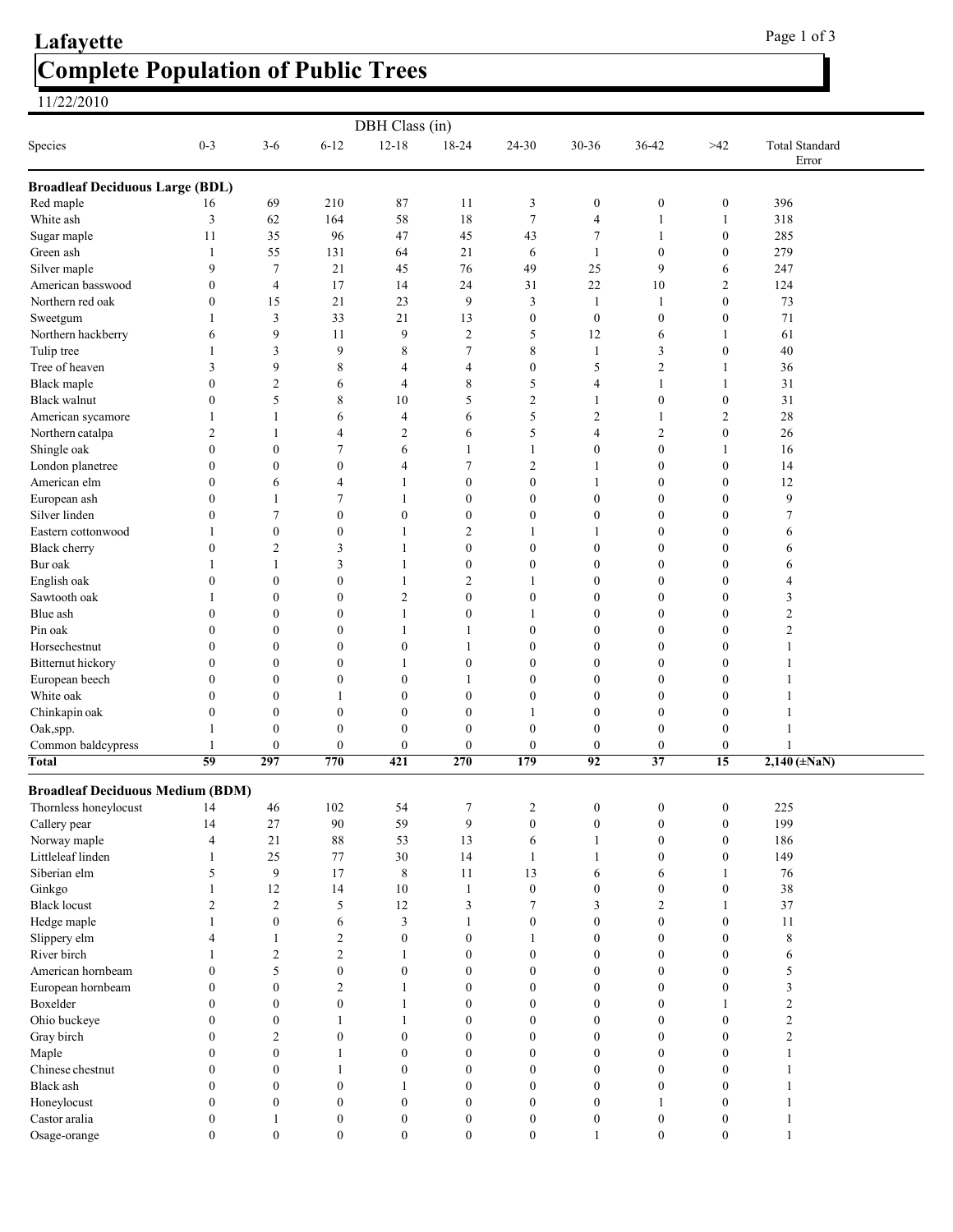# Complete Population of Public Trees Lafayette Page 2 of 3

| Species                                 | $0 - 3$                            | $3-6$                        | $6 - 12$                             | DBH Class (in)<br>$12 - 18$      | 18-24                            | $24 - 30$                            | 30-36                                | 36-42                                | $>42$                                | <b>Total Standard</b><br>Error      |  |
|-----------------------------------------|------------------------------------|------------------------------|--------------------------------------|----------------------------------|----------------------------------|--------------------------------------|--------------------------------------|--------------------------------------|--------------------------------------|-------------------------------------|--|
| Blackgum                                | 1                                  | $\boldsymbol{0}$             | $\overline{0}$                       | $\boldsymbol{0}$                 | $\boldsymbol{0}$                 | $\boldsymbol{0}$                     | $\boldsymbol{0}$                     | $\boldsymbol{0}$                     | $\overline{0}$                       |                                     |  |
| Willow                                  | $\boldsymbol{0}$                   | $\boldsymbol{0}$             | 1                                    | $\boldsymbol{0}$                 | $\boldsymbol{0}$                 | $\boldsymbol{0}$                     | $\boldsymbol{0}$                     | $\boldsymbol{0}$                     | $\boldsymbol{0}$                     | 1                                   |  |
| Sassafras                               | $\mathbf{0}$                       | $\boldsymbol{0}$             | 1                                    | $\boldsymbol{0}$                 | $\boldsymbol{0}$                 | $\boldsymbol{0}$                     | $\boldsymbol{0}$                     | $\boldsymbol{0}$                     | $\boldsymbol{0}$                     | 1                                   |  |
| Corkscrew willow                        | $\boldsymbol{0}$                   | $\boldsymbol{0}$             | 1                                    | $\boldsymbol{0}$                 | $\boldsymbol{0}$                 | $\boldsymbol{0}$                     | $\boldsymbol{0}$                     | $\boldsymbol{0}$                     | $\boldsymbol{0}$                     |                                     |  |
| Total                                   | 48                                 | 153                          | 411                                  | 234                              | 59                               | 30                                   | $\overline{12}$                      | 9                                    | $\overline{\mathbf{3}}$              | 959 ( $\pm$ NaN)                    |  |
| <b>Broadleaf Deciduous Small (BDS)</b>  |                                    |                              |                                      |                                  |                                  |                                      |                                      |                                      |                                      |                                     |  |
| Apple                                   | 23                                 | 58                           | 131                                  | 17                               | $\overline{7}$                   | $\boldsymbol{0}$                     | $\boldsymbol{0}$                     | $\boldsymbol{0}$                     | $\boldsymbol{0}$                     | 236                                 |  |
| Serviceberry spp.                       | 6                                  | 37                           | $\boldsymbol{0}$                     | $\boldsymbol{0}$                 | $\boldsymbol{0}$                 | $\boldsymbol{0}$                     | $\boldsymbol{0}$                     | $\boldsymbol{0}$                     | $\boldsymbol{0}$                     | 43                                  |  |
| Eastern redbud                          | 8                                  | 8                            | 19                                   | 7                                | $\mathbf{1}$                     | $\boldsymbol{0}$                     | $\boldsymbol{0}$                     | $\boldsymbol{0}$                     | $\boldsymbol{0}$                     | 43                                  |  |
| White mulberry                          | 6                                  | $\overline{7}$               | 10                                   | 6                                | $\overline{2}$                   | 5                                    | $\boldsymbol{0}$                     | 2                                    | $\overline{2}$                       | 40                                  |  |
| Plum                                    | 12                                 | 9                            | 13                                   |                                  | $\theta$                         | $\mathbf{0}$                         | $\mathbf{0}$                         | $\mathbf{0}$                         | $\boldsymbol{0}$                     | 35                                  |  |
| Hawthorn spp.                           | 3                                  | 22                           | 6                                    | 0                                | $\mathbf{0}$                     | $\boldsymbol{0}$                     | $\boldsymbol{0}$                     | $\boldsymbol{0}$                     | $\boldsymbol{0}$                     | 31                                  |  |
| Amur maple                              | $\mathbf{0}$                       | 3                            | 6                                    | 0                                | $\theta$                         | $\boldsymbol{0}$                     | $\mathbf{0}$                         | $\mathbf{0}$                         | $\boldsymbol{0}$                     | 9                                   |  |
| Common apple                            | 1                                  | $\boldsymbol{0}$             | 5                                    | 0                                | $\boldsymbol{0}$                 | $\boldsymbol{0}$                     | $\boldsymbol{0}$                     | $\boldsymbol{0}$                     | $\boldsymbol{0}$                     | 6                                   |  |
| Eastern hophornbeam                     | $\boldsymbol{0}$                   | 4                            | 1                                    |                                  | $\theta$                         | $\boldsymbol{0}$                     | $\boldsymbol{0}$                     | $\mathbf{0}$                         | $\boldsymbol{0}$                     | 6                                   |  |
| Common chokecherry                      | $\boldsymbol{0}$                   | 4                            | $\boldsymbol{0}$                     |                                  | $\mathbf{0}$                     | $\boldsymbol{0}$                     | $\boldsymbol{0}$                     | $\boldsymbol{0}$                     | $\boldsymbol{0}$                     | 5                                   |  |
| Japanese tree lilac                     | 5                                  | $\mathbf{0}$                 | $\boldsymbol{0}$                     | $\theta$                         | $\theta$                         | $\boldsymbol{0}$                     | 0                                    | $\boldsymbol{0}$                     | $\boldsymbol{0}$                     | 5                                   |  |
| Flowering dogwood                       | $\overline{2}$                     |                              | 1                                    | 0                                | $\theta$                         | $\boldsymbol{0}$                     | 0                                    | $\boldsymbol{0}$                     | $\boldsymbol{0}$                     | 4                                   |  |
| Cherry plum                             | $\theta$                           | $\theta$                     | 4                                    | 0                                | $\Omega$                         | $\boldsymbol{0}$                     | 0                                    | $\mathbf{0}$                         | $\theta$                             | 4                                   |  |
| Saucer magnolia                         | 0                                  | $\overline{2}$               | 1                                    | 0                                | $\mathbf{0}$                     | $\boldsymbol{0}$                     | $\boldsymbol{0}$                     | $\boldsymbol{0}$                     | $\boldsymbol{0}$                     | 3                                   |  |
| Paperbark maple                         | $\boldsymbol{0}$                   | $\overline{c}$               | $\boldsymbol{0}$                     | 0                                | $\theta$                         | $\boldsymbol{0}$                     | $\boldsymbol{0}$                     | $\boldsymbol{0}$                     | $\boldsymbol{0}$                     | $\overline{c}$                      |  |
| Japanese maple                          | 0                                  | $\boldsymbol{0}$             | $\overline{c}$                       | 0                                | $\theta$                         | $\boldsymbol{0}$                     | $\boldsymbol{0}$                     | $\mathbf{0}$                         | $\boldsymbol{0}$                     | $\overline{c}$                      |  |
| Smoketree                               |                                    | $\mathbf{0}$                 | 1                                    | 0                                | $\theta$                         | $\boldsymbol{0}$                     | $\boldsymbol{0}$                     | $\mathbf{0}$                         | $\boldsymbol{0}$                     | $\overline{c}$                      |  |
| Star magnolia                           | 2                                  | $\theta$                     | $\boldsymbol{0}$                     | 0                                | $\theta$                         | $\boldsymbol{0}$                     | $\mathbf{0}$                         | $\mathbf{0}$                         | $\mathbf{0}$                         | $\overline{2}$                      |  |
| American plum                           |                                    | $\theta$                     | 1                                    | 0                                | $\theta$                         | $\boldsymbol{0}$                     | 0                                    | $\mathbf{0}$                         | $\boldsymbol{0}$                     | $\overline{2}$                      |  |
| Common peach                            | 0<br>1                             | $\mathbf{0}$<br>$\mathbf{0}$ | $\overline{2}$                       | 0<br>$\boldsymbol{0}$            | $\theta$<br>$\theta$             | $\boldsymbol{0}$<br>$\boldsymbol{0}$ | 0<br>$\boldsymbol{0}$                | $\mathbf{0}$<br>$\mathbf{0}$         | $\boldsymbol{0}$<br>$\boldsymbol{0}$ | $\overline{2}$<br>$\overline{2}$    |  |
| European mountainash                    | $\mathbf{0}$                       | $\mathbf{0}$                 | 1<br>1                               | $\boldsymbol{0}$                 | $\mathbf{0}$                     | $\boldsymbol{0}$                     | $\boldsymbol{0}$                     | $\boldsymbol{0}$                     | $\boldsymbol{0}$                     |                                     |  |
| Common pear<br>Blackhaw                 | $\boldsymbol{0}$                   |                              | $\boldsymbol{0}$                     | $\boldsymbol{0}$                 | $\bf{0}$                         | $\boldsymbol{0}$                     | $\boldsymbol{0}$                     | $\boldsymbol{0}$                     | $\boldsymbol{0}$                     |                                     |  |
| <b>Total</b>                            | 71                                 | 158                          | 205                                  | 33                               | 10                               | 5                                    | $\bf{0}$                             | $\mathbf{2}$                         | $\overline{2}$                       | 486 (±NaN)                          |  |
|                                         |                                    |                              |                                      |                                  |                                  |                                      |                                      |                                      |                                      |                                     |  |
| <b>Broadleaf Evergreen Large (BEL)</b>  |                                    |                              |                                      |                                  |                                  |                                      |                                      |                                      |                                      |                                     |  |
| Total                                   | $\mathbf{0}$                       | $\bf{0}$                     | $\bf{0}$                             | $\bf{0}$                         | $\bf{0}$                         | $\overline{\mathbf{0}}$              | $\bf{0}$                             | $\bf{0}$                             | $\bf{0}$                             | $0$ ( $\pm$ NaN)                    |  |
| <b>Broadleaf Evergreen Medium (BEM)</b> |                                    |                              |                                      |                                  |                                  |                                      |                                      |                                      |                                      |                                     |  |
| <b>Total</b>                            | $\overline{\mathbf{0}}$            | $\overline{\mathbf{0}}$      | $\overline{\mathbf{0}}$              | $\overline{\mathbf{0}}$          | $\overline{\mathbf{0}}$          | $\overline{\mathbf{0}}$              | $\overline{\mathbf{0}}$              | 0                                    | $\overline{\mathbf{0}}$              | $0$ ( $\pm$ NaN)                    |  |
| <b>Broadleaf Evergreen Small (BES)</b>  |                                    |                              |                                      |                                  |                                  |                                      |                                      |                                      |                                      |                                     |  |
| ${\bf S}$ weetbay                       | $\theta$                           | $\theta$                     | $\theta$                             |                                  | $\theta$                         | $\theta$                             | $\theta$                             | $\theta$                             | $\theta$                             |                                     |  |
| Total                                   | $\overline{\mathbf{0}}$            | $\bf{0}$                     | $\overline{\mathbf{0}}$              | $\overline{1}$                   | $\overline{\mathbf{0}}$          | $\overline{\mathbf{0}}$              | $\overline{\mathbf{0}}$              | $\bf{0}$                             | $\overline{\mathbf{0}}$              | $1 (+NaN)$                          |  |
| <b>Conifer Evergreen Large (CEL)</b>    |                                    |                              |                                      |                                  |                                  |                                      |                                      |                                      |                                      |                                     |  |
| Douglas-fir                             | 0                                  | 15                           | 8                                    | $\boldsymbol{0}$                 | $\boldsymbol{0}$                 | $\boldsymbol{0}$                     | $\boldsymbol{0}$                     | $\boldsymbol{0}$                     | $\boldsymbol{0}$                     | 23                                  |  |
| Eastern white pine                      | $\boldsymbol{0}$                   | $\sqrt{5}$                   | 14                                   | $\boldsymbol{0}$                 | $\boldsymbol{0}$                 | $\boldsymbol{0}$                     | $\boldsymbol{0}$                     | $\boldsymbol{0}$                     | $\boldsymbol{0}$                     | 19                                  |  |
| Norway spruce                           | $\overline{0}$                     | $\sqrt{2}$                   | 3                                    | 1                                | 6                                | $\boldsymbol{0}$                     | $\boldsymbol{0}$                     | $\boldsymbol{0}$                     | $\boldsymbol{0}$                     | 12                                  |  |
| White fir                               | $\overline{0}$                     | 7                            | 1                                    | $\boldsymbol{0}$                 | $\mathbf{0}$                     | $\boldsymbol{0}$                     | $\boldsymbol{0}$                     | $\mathbf{0}$                         | $\boldsymbol{0}$                     | 8                                   |  |
| Red pine                                | $\mathbf{0}$                       | 4                            | 2                                    | $\boldsymbol{0}$                 | $\mathbf{0}$                     | $\mathbf{0}$                         | $\mathbf{0}$                         | $\boldsymbol{0}$                     | $\theta$                             | 6                                   |  |
| Eastern hemlock<br>Scotch pine          | $\overline{0}$<br>$\boldsymbol{0}$ | -1<br>$\boldsymbol{0}$       | $\mathbf{1}$<br>$\mathbf{1}$         | 1<br>$\boldsymbol{0}$            | $\mathbf{0}$<br>$\boldsymbol{0}$ | $\boldsymbol{0}$<br>$\boldsymbol{0}$ | $\boldsymbol{0}$<br>$\boldsymbol{0}$ | $\boldsymbol{0}$<br>$\boldsymbol{0}$ | $\boldsymbol{0}$<br>$\boldsymbol{0}$ | 3<br>$\mathbf{1}$                   |  |
| Total                                   | $\bf{0}$                           | 34                           | 30                                   | $\overline{2}$                   | 6                                | $\overline{\mathbf{0}}$              | $\overline{\mathbf{0}}$              | $\bf{0}$                             | $\overline{\mathbf{0}}$              | $72 \left( \pm \text{NaN} \right)$  |  |
|                                         |                                    |                              |                                      |                                  |                                  |                                      |                                      |                                      |                                      |                                     |  |
| <b>Conifer Evergreen Medium (CEM)</b>   |                                    |                              |                                      |                                  |                                  |                                      |                                      |                                      |                                      |                                     |  |
| Arborvitae spp.                         | 84                                 | 5                            | 4                                    | $\boldsymbol{0}$                 | $\boldsymbol{0}$                 | $\boldsymbol{0}$                     | $\boldsymbol{0}$                     | $\boldsymbol{0}$                     | $\boldsymbol{0}$                     | 93                                  |  |
| Eastern red cedar                       | 14                                 | 8                            | 5                                    | $\boldsymbol{0}$                 | $\boldsymbol{0}$                 | $\boldsymbol{0}$                     | $\boldsymbol{0}$                     | $\boldsymbol{0}$                     | $\boldsymbol{0}$                     | 27                                  |  |
| Blue spruce                             | $\mathbf{0}$                       | 2<br>$\boldsymbol{0}$        | 3                                    | $\overline{c}$                   | $\boldsymbol{0}$                 | $\boldsymbol{0}$                     | $\boldsymbol{0}$<br>$\mathbf{0}$     | $\boldsymbol{0}$                     | $\boldsymbol{0}$<br>$\boldsymbol{0}$ | 7                                   |  |
| Austrian pine<br>Rocky Mountain juniper | 4<br>-1                            | $\boldsymbol{0}$             | $\boldsymbol{0}$<br>$\boldsymbol{0}$ | $\boldsymbol{0}$<br>$\mathbf{0}$ | $\boldsymbol{0}$<br>$\mathbf{0}$ | $\boldsymbol{0}$<br>$\boldsymbol{0}$ | $\mathbf{0}$                         | $\boldsymbol{0}$<br>$\mathbf{0}$     | $\boldsymbol{0}$                     | $\overline{4}$                      |  |
| Pine spp.                               | 1                                  | $\boldsymbol{0}$             | $\boldsymbol{0}$                     | $\boldsymbol{0}$                 | $\boldsymbol{0}$                 | $\boldsymbol{0}$                     | $\boldsymbol{0}$                     | $\boldsymbol{0}$                     | $\boldsymbol{0}$                     |                                     |  |
| Total                                   | 104                                | 15                           | 12                                   | $\overline{\mathbf{c}}$          | $\overline{\mathbf{0}}$          | $\overline{\mathbf{0}}$              | $\overline{\mathbf{0}}$              | $\overline{\mathbf{0}}$              | $\overline{\mathbf{0}}$              | $133 \left( \pm \text{NaN} \right)$ |  |
|                                         |                                    |                              |                                      |                                  |                                  |                                      |                                      |                                      |                                      |                                     |  |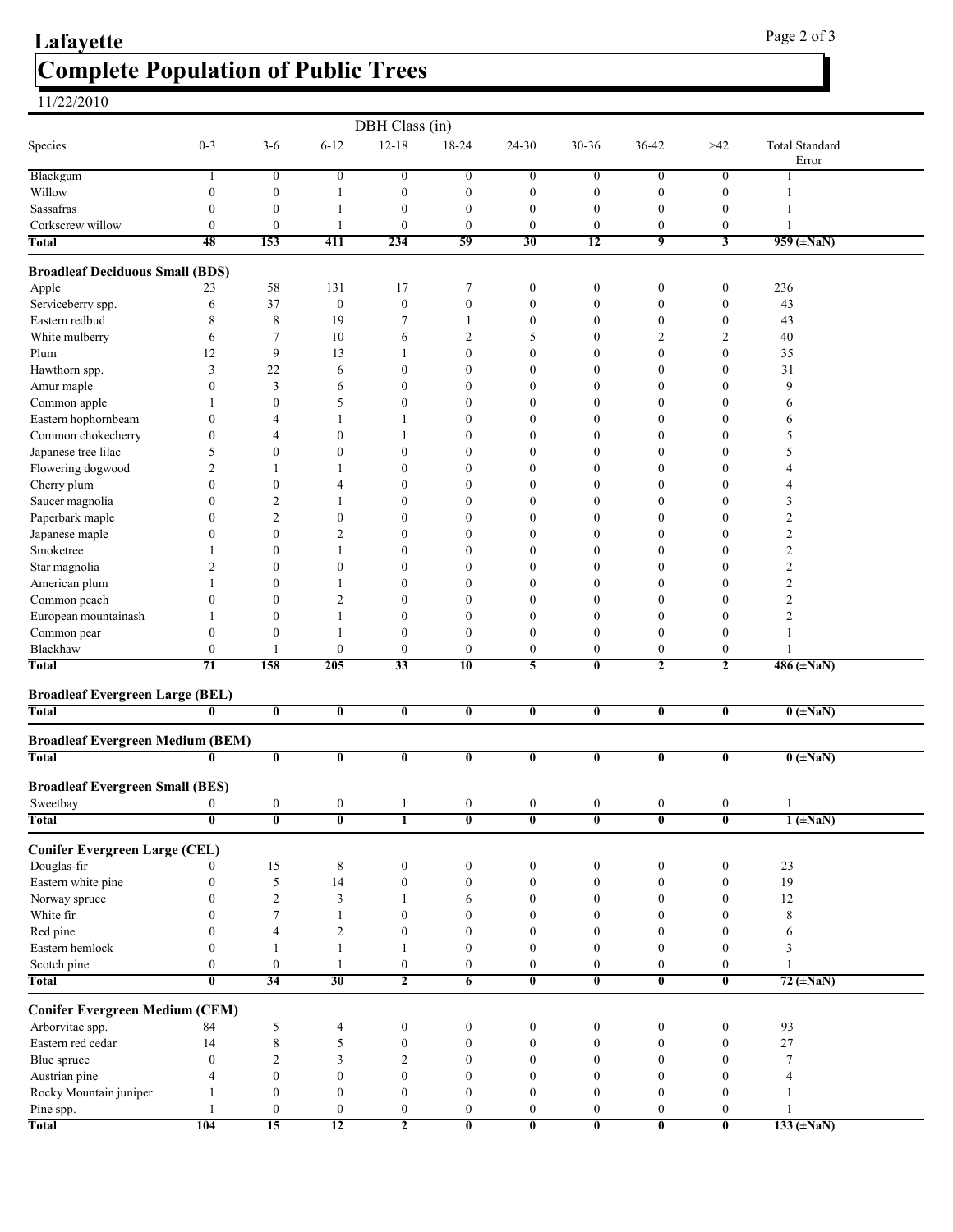| Lafayette                                  |            |       |          |                |          |              |           |          |          | Page 3 of 3                        |  |
|--------------------------------------------|------------|-------|----------|----------------|----------|--------------|-----------|----------|----------|------------------------------------|--|
| <b>Complete Population of Public Trees</b> |            |       |          |                |          |              |           |          |          |                                    |  |
| 11/22/2010                                 |            |       |          |                |          |              |           |          |          |                                    |  |
|                                            |            |       |          | DBH Class (in) |          |              |           |          |          |                                    |  |
| Species                                    | $0 - 3$    | $3-6$ | $6 - 12$ | $12 - 18$      | 18-24    | 24-30        | $30 - 36$ | 36-42    | $>42$    | <b>Total Standard</b><br>Error     |  |
| <b>Conifer Evergreen Small (CES)</b>       |            |       |          |                |          |              |           |          |          |                                    |  |
| Fir spp.                                   |            | 6     | $\theta$ | $\mathbf{0}$   | $\theta$ | $\mathbf{0}$ | $\theta$  | $\theta$ | $\theta$ | 8                                  |  |
| Juniper, spp.                              | 6          |       | $\theta$ | $\theta$       |          | $\theta$     | $\Omega$  |          |          |                                    |  |
| <b>Total</b>                               |            |       |          |                |          | 0            |           |          |          | $15 \left( \pm \text{NaN} \right)$ |  |
| <b>Grand Total</b>                         | <b>290</b> | 664   | 1,428    | 693            | 345      | 214          | 104       | 48       | 20       | $3,806 (\pm 0)$                    |  |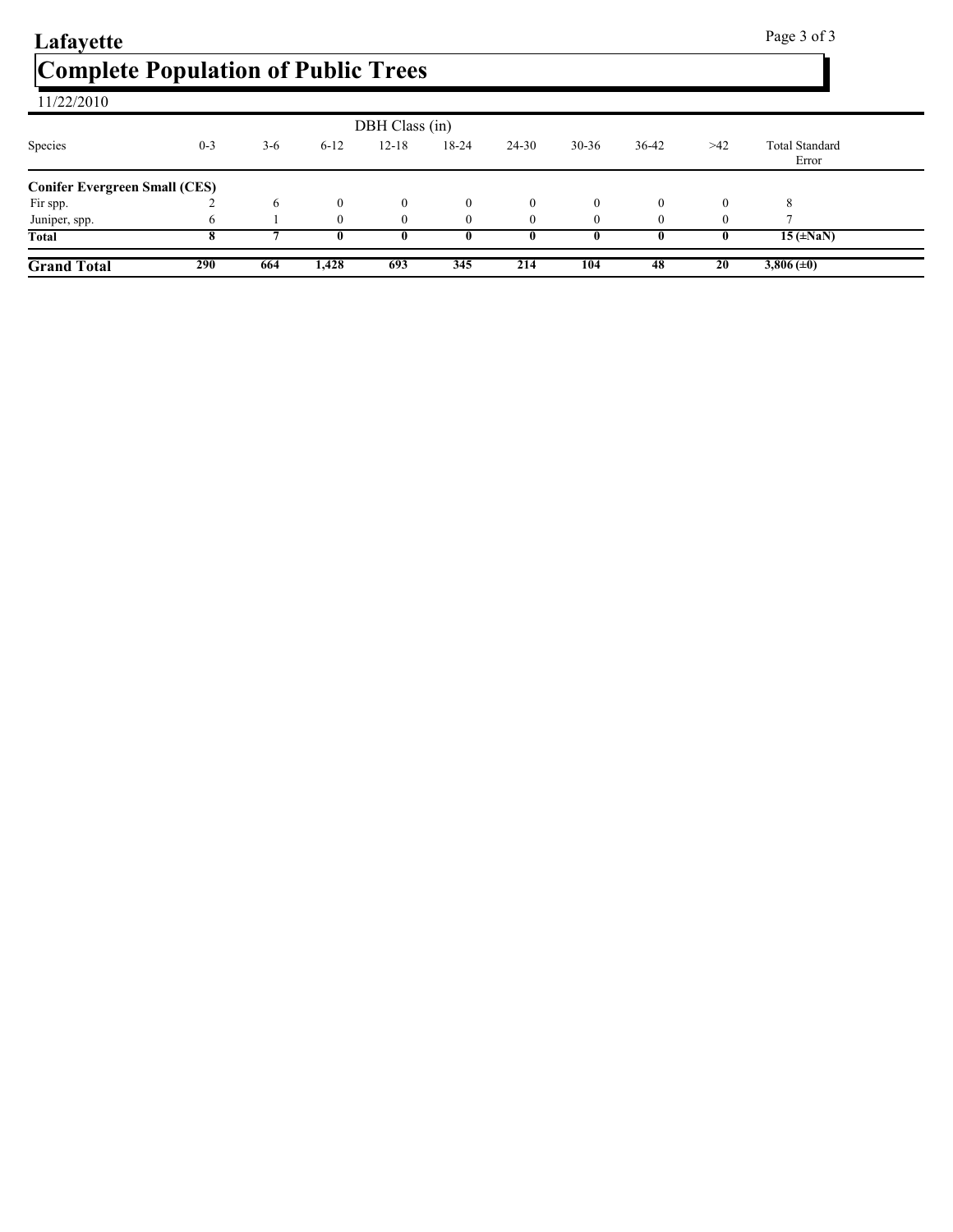*Attachment B Stocking Level*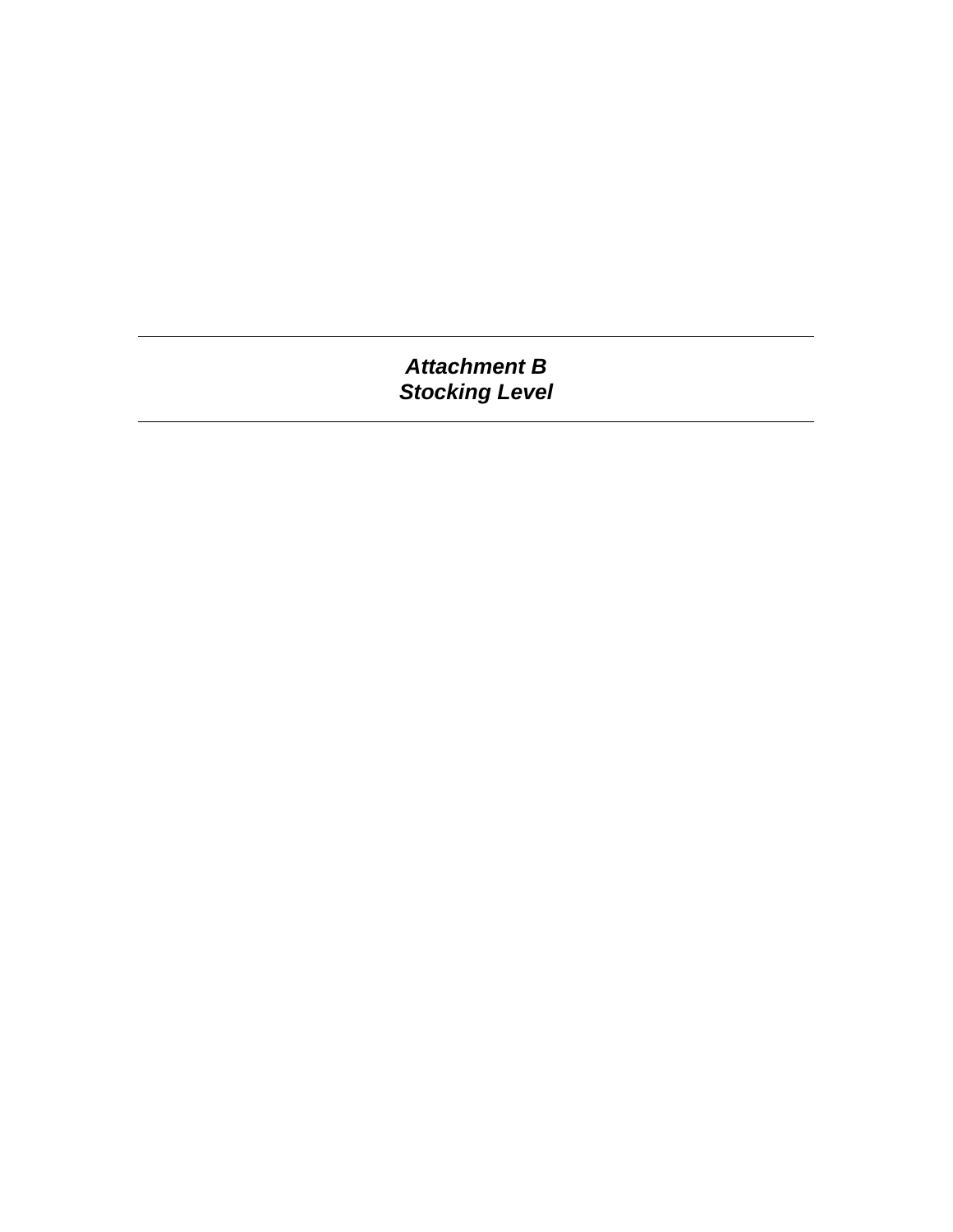## Lafayette Summary of Available Planting Sites for Public Trees

|                | No. of                 | Stocking                       | No. of Unplanted Sites |        |          |          |          |                |  |
|----------------|------------------------|--------------------------------|------------------------|--------|----------|----------|----------|----------------|--|
| Zone           | <b>Unplanted Sites</b> | No. of<br><b>Planted Sites</b> | Total No.<br>of Sites  | $(\%)$ | Small    | Medium   | Large    | Undefined      |  |
|                | 52                     | 527                            | 579                    | 91     | 29       |          |          | 15             |  |
| 2              | 155                    | 399                            | 554                    | 72     | 93       | 27       | 11       | 24             |  |
| 3              | 4                      | 11                             | 15                     | 73     | 4        | $\theta$ | 0        | $\theta$       |  |
|                | 10                     | 83                             | 93                     | 89     | 2        | 7        | $\theta$ |                |  |
| 5              | 139                    | 468                            | 607                    | 77     | 86       | 18       | 20       | 15             |  |
| 6              | 160                    | 427                            | 587                    | 73     | 89       | 31       | 13       | 27             |  |
|                | 9                      | 21                             | 30                     | 70     |          | 5        | $\theta$ | 3              |  |
| 8              | 67                     | 275                            | 342                    | 80     | 31       | 10       | 3        | 23             |  |
| 9              | 267                    | 668                            | 935                    | 71     | 161      | 33       | 36       | 37             |  |
| 10             | $\theta$               | 3                              | 3                      | 100    | $\theta$ | $\theta$ | $\theta$ | $\bf{0}$       |  |
| 11             | 16                     | 121                            | 137                    | 88     | 13       |          | $\Omega$ | $\mathfrak{D}$ |  |
| 12             | 12                     | 9                              | 21                     | 43     | 10       |          | $\theta$ |                |  |
| 13             | 119                    | 396                            | 515                    | 77     | 56       | 13       | 16       | 34             |  |
| 14             | 10                     | 12                             | 22                     | 55     | 8        | $\theta$ | $\theta$ | 2              |  |
| 15             | 29                     | 117                            | 146                    | 80     | 14       | 6        |          | 8              |  |
| 16             | 193                    | 221                            | 414                    | 53     | 106      | 36       | 44       |                |  |
| 17             | 10                     | 48                             | 58                     | 83     | 6        |          |          | 2              |  |
| Citywide total | 1,252                  | 3,806                          | 5,058                  | 75     | 709      | 196      | 146      | 201            |  |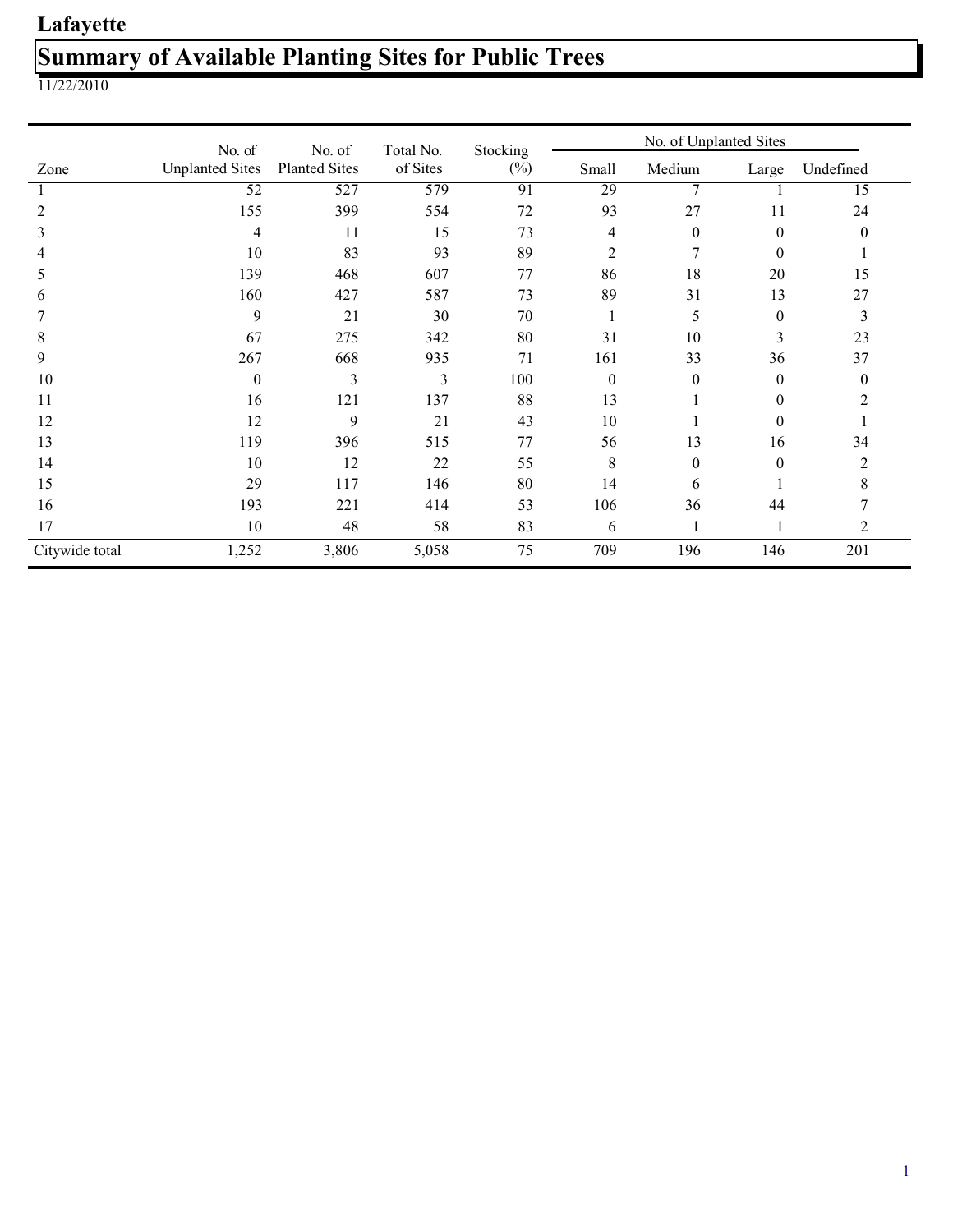*Attachment C Canopy Cover*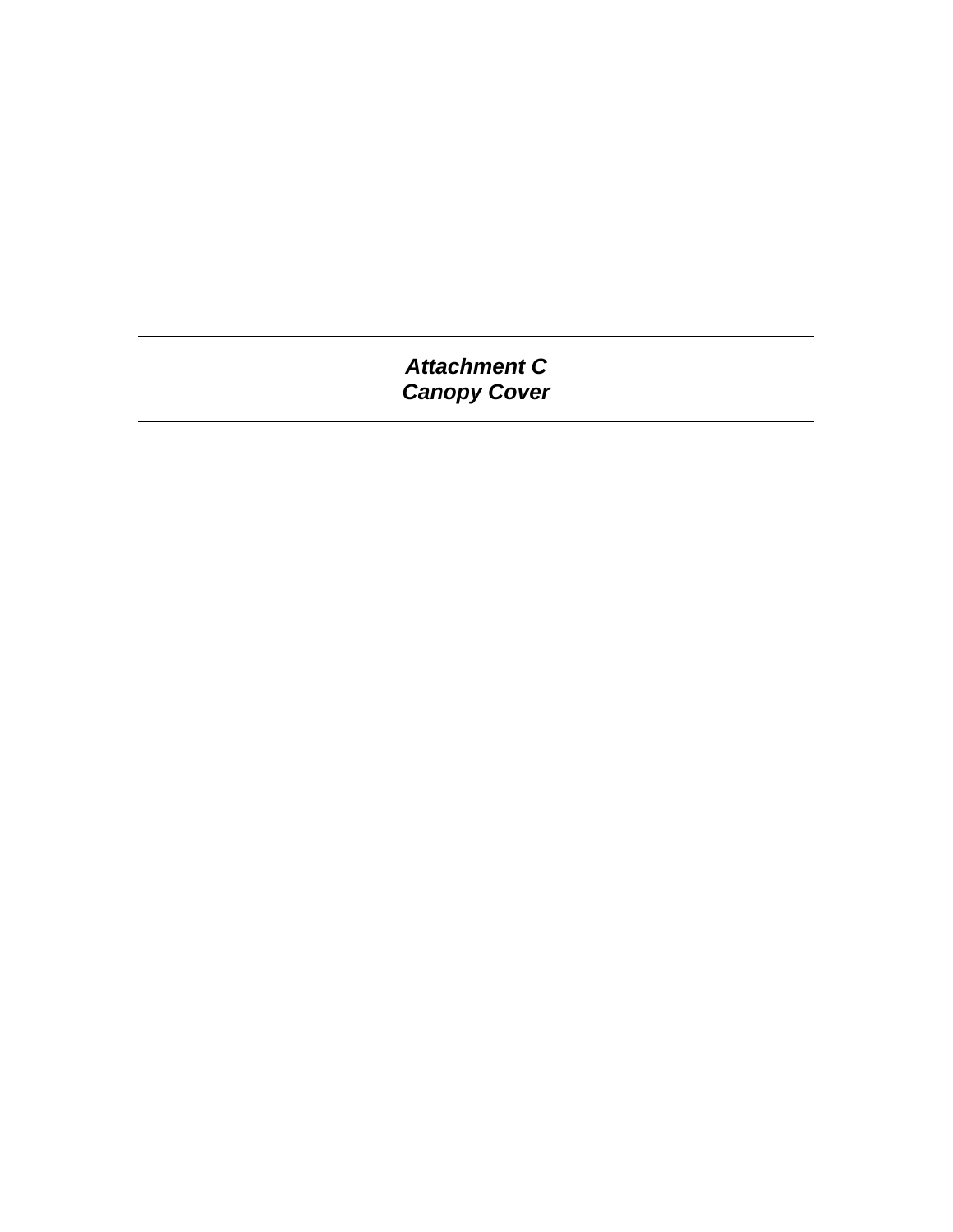### Canopy Cover of Public Trees (Acres) Lafayette



| Zone           | Acres                   |                     | % of Total Canopy Cover |                       |      |                      |
|----------------|-------------------------|---------------------|-------------------------|-----------------------|------|----------------------|
| 1              | 7                       |                     |                         | 12.5                  |      |                      |
| $\overline{c}$ |                         |                     |                         | 11.9                  |      |                      |
| 3              | 0                       |                     |                         | 0.3                   |      |                      |
| $\overline{4}$ |                         |                     |                         | 1.5                   |      |                      |
| 5              |                         |                     |                         | 12.0                  |      |                      |
| 6              | 5                       |                     |                         | 9.5                   |      |                      |
| 7              | 0                       |                     |                         | 0.6                   |      |                      |
| 8              | 5                       |                     |                         | 8.6                   |      |                      |
| 9              | 11                      |                     |                         | 19.0                  |      |                      |
| 10             | 0                       |                     |                         | 0.0                   |      |                      |
| 11             | 2                       |                     |                         | 3.2                   |      |                      |
| 12             | $\boldsymbol{0}$        |                     |                         | 0.3                   |      |                      |
| 13             | 7                       |                     |                         | 11.9                  |      |                      |
| 14             | 0                       |                     |                         | 0.5                   |      |                      |
| 15             |                         |                     |                         | 2.6                   |      |                      |
| 16             | 2                       |                     |                         | 4.1                   |      |                      |
| 17             |                         |                     |                         | 1.5                   |      |                      |
| Citywide total | 56                      |                     |                         | 100.0                 |      |                      |
|                |                         | <b>Total Street</b> |                         | Total Canopy Cover as |      | Canopy Cover as % of |
|                | Total Land and Sidewalk |                     | Canopy                  | % of Total Land       |      | Total Streets and    |
|                | Area                    | Area                | Cover                   |                       | Area | Sidewalks            |
| Citywide total | 17,728                  | 1,256               | 56                      |                       | 0.32 | 4.45                 |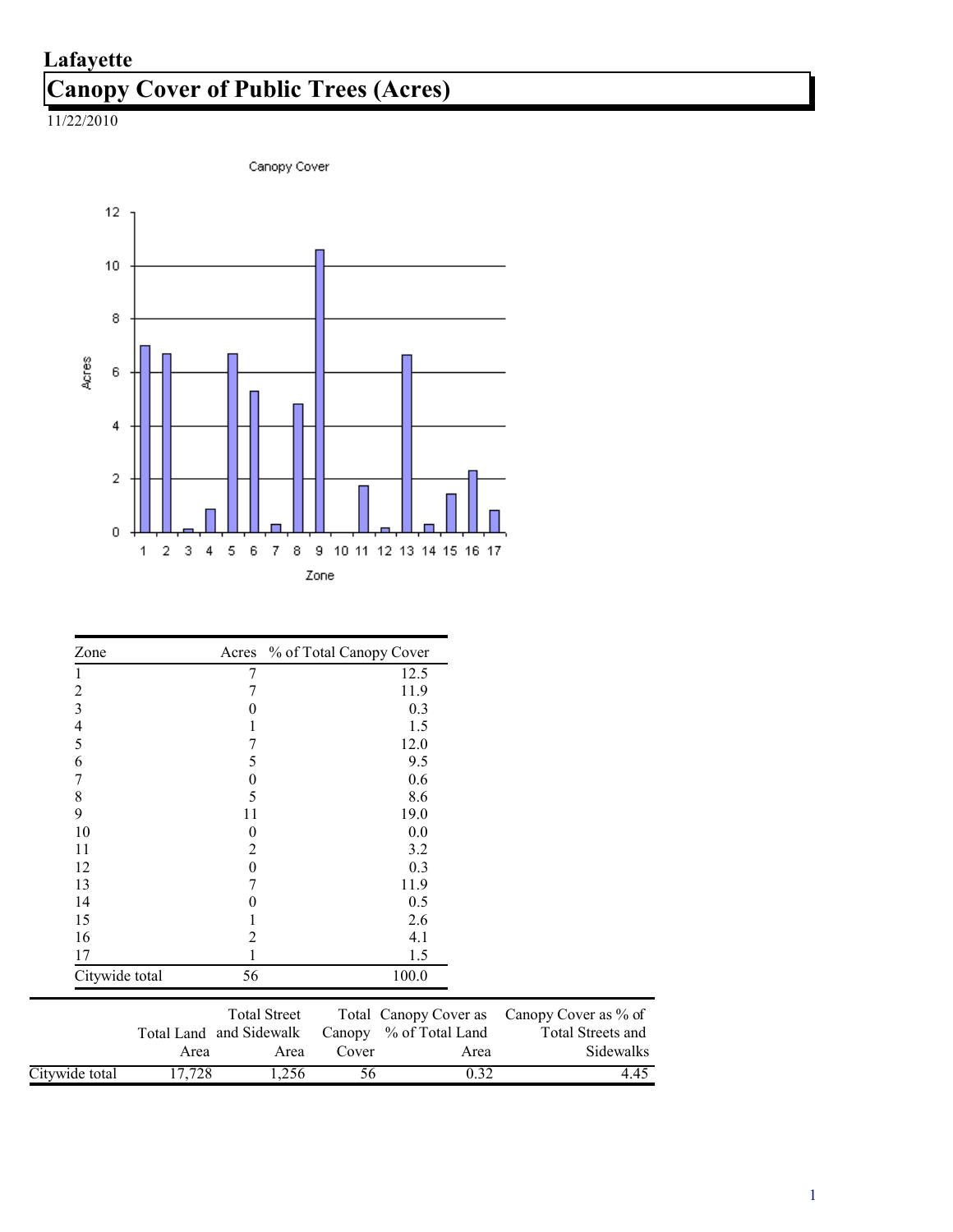*Attachment D Age Distribution*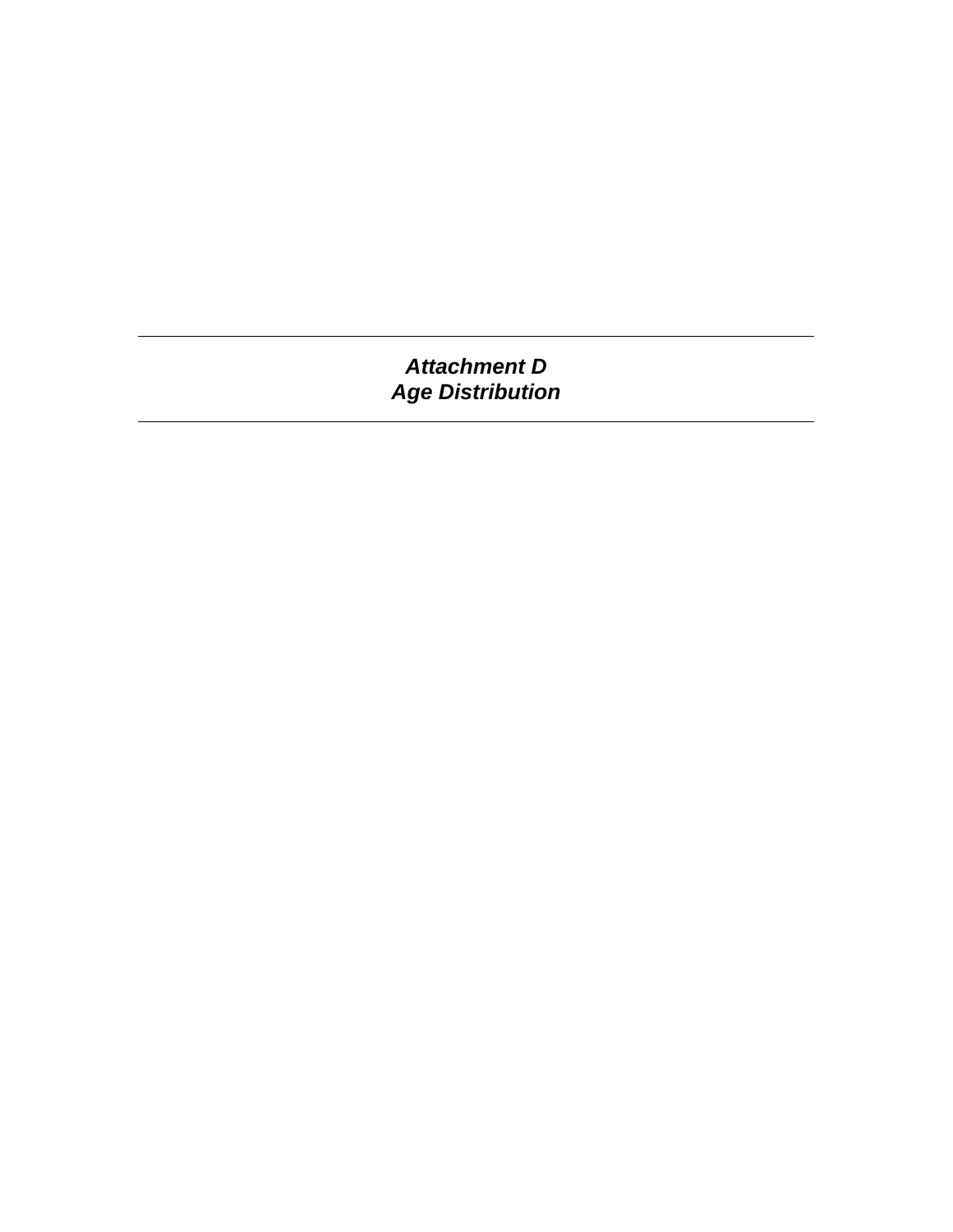### Relative Age Distribution of Top 10 Public Tree Species (%) Lafayette



|                       |         |       |       |              | DBH class $(in)$ |       |       |       |      |
|-----------------------|---------|-------|-------|--------------|------------------|-------|-------|-------|------|
| Species               | $0 - 3$ | $3-6$ |       | $6-12$ 12-18 | 18-24            | 24-30 | 30-36 | 36-42 | >42  |
| Red maple             | 4.04    | 17.42 | 53.03 | 21.97        | 2.78             | 0.76  | 0.00  | 0.00  | 0.00 |
| White ash             | 0.94    | 19.50 | 51.57 | 18.24        | 5.66             | 2.20  | 1.26  | 0.31  | 0.31 |
| Sugar maple           | 3.86    | 12.28 | 33.68 | 16.49        | 15.79            | 15.09 | 2.46  | 0.35  | 0.00 |
| Green ash             | 0.36    | 19.71 | 46.95 | 22.94        | 7.53             | 2.15  | 0.36  | 0.00  | 0.00 |
| Silver maple          | 3.64    | 2.83  | 8.50  | 18.22        | 30.77            | 19.84 | 10.12 | 3.64  | 2.43 |
| Apple                 | 9.75    | 24.58 | 55.51 | 7.20         | 2.97             | 0.00  | 0.00  | 0.00  | 0.00 |
| Thornless honeylocust | 6.22    | 20.44 | 45.33 | 24.00        | 3.11             | 0.89  | 0.00  | 0.00  | 0.00 |
| Callery pear          | 7.04    | 13.57 | 45.23 | 29.65        | 4.52             | 0.00  | 0.00  | 0.00  | 0.00 |
| Norway maple          | 2.15    | 11.29 | 47.31 | 28.49        | 6.99             | 3.23  | 0.54  | 0.00  | 0.00 |
| Littleleaf linden     | 0.67    | 16.78 | 51.68 | 20.13        | 9.40             | 0.67  | 0.67  | 0.00  | 0.00 |
| Citywide total        | 7.62    | 17.45 | 37.52 | 18.21        | 9.06             | 5.62  | 2.73  | 1.26  | 0.53 |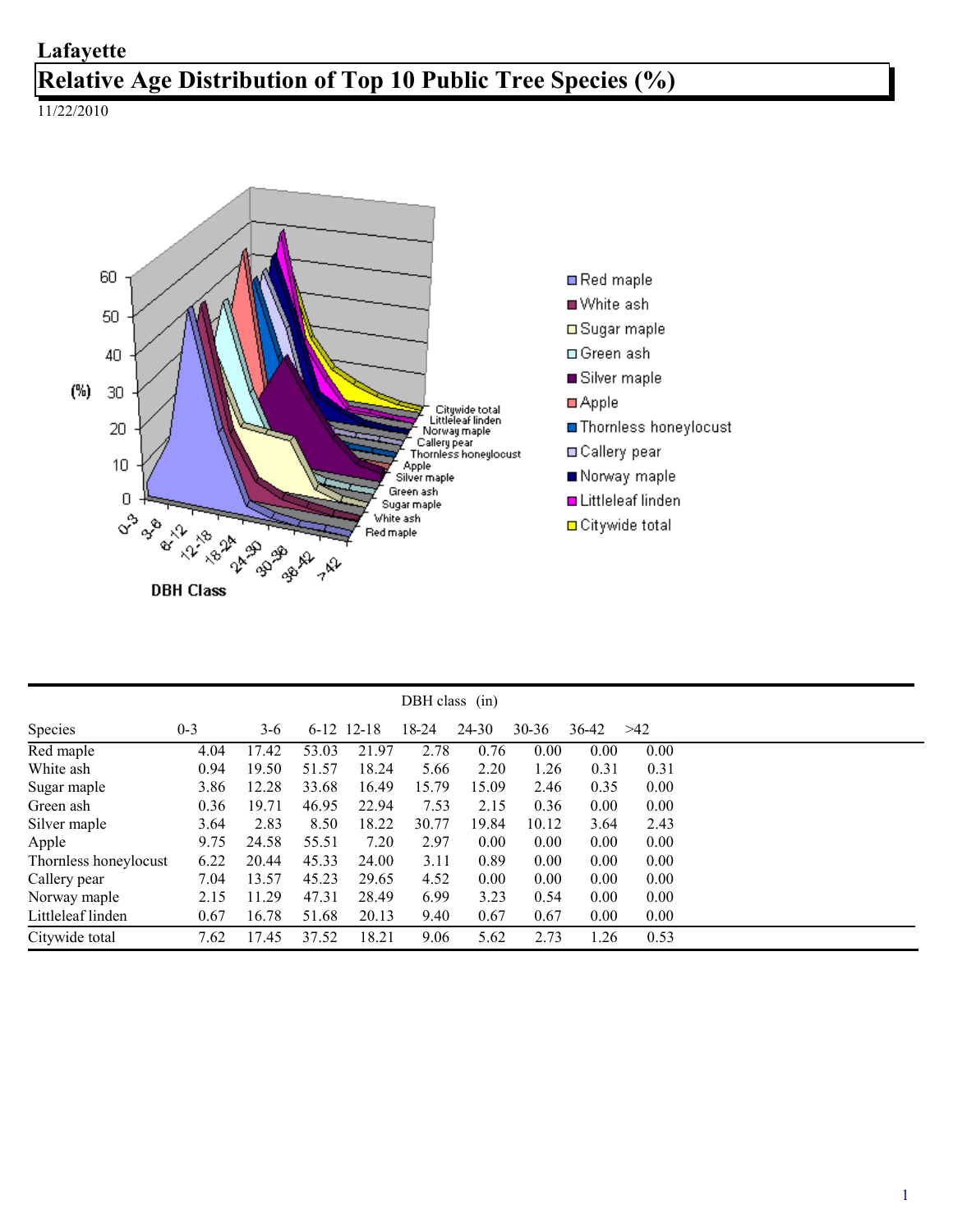### *Attachment E Condition*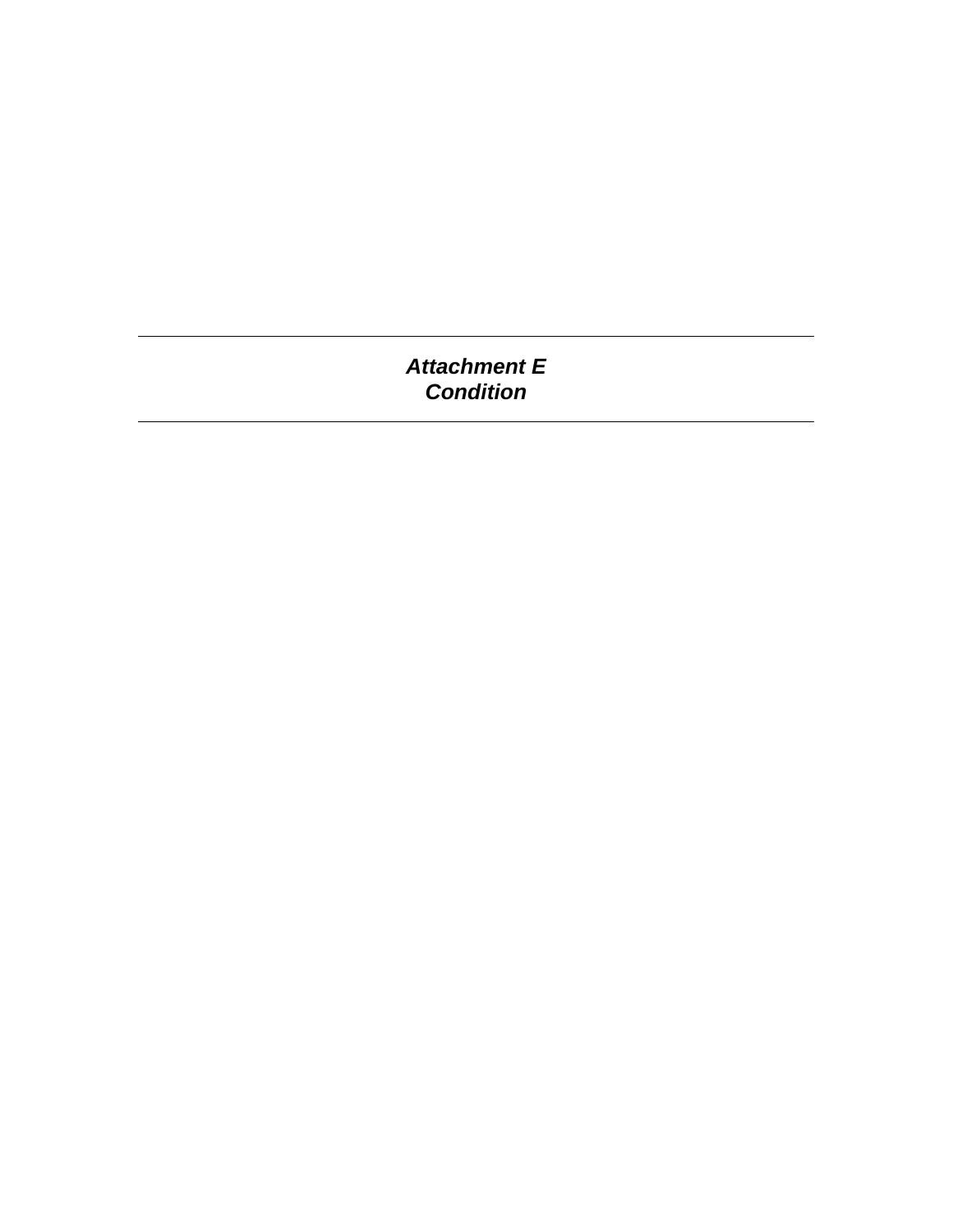### **Lafayette** Structural (Woody) Condition of Public Trees by Zone

| 11/22/2010   |               |                              |                |                      |
|--------------|---------------|------------------------------|----------------|----------------------|
| Zone         | Condition     | Tree Count Standard<br>Error | $%$ of<br>Zone | % of Public<br>Trees |
| 1            | Dead or Dying | 9(N/A)                       | 1.71           | 0.24                 |
|              | Poor          | 68 (N/A)                     | 12.90          | 1.79                 |
|              | Fair          | 378 $(N/A)$                  | 71.73          | 9.93                 |
|              | Good          | $72 \, (N/A)$                | 13.66          | 1.89                 |
|              | Total         | 527 $(N/A)$                  | 100.00         | 13.85                |
| $\mathbf{2}$ | Dead or Dying | 40 $(N/A)$                   | 10.03          | 1.05                 |
|              | Poor          | 91 (N/A)                     | 22.81          | 2.39                 |
|              | Fair          | 201 (N/A)                    | 50.38          | 5.28                 |
|              | Good          | $67$ (N/A)                   | 16.79          | 1.76                 |

|                         | Poor          | 68 (N/A)      | 12.90    | 1.79     |
|-------------------------|---------------|---------------|----------|----------|
|                         | Fair          | 378 (N/A)     | 71.73    | 9.93     |
|                         | Good          | 72 (N/A)      | 13.66    | 1.89     |
|                         | Total         | 527 $(N/A)$   | 100.00   | 13.85    |
| $\overline{\mathbf{c}}$ | Dead or Dying | $40$ (N/A)    | 10.03    | 1.05     |
|                         | Poor          | 91 (N/A)      | 22.81    | 2.39     |
|                         | Fair          | 201 (N/A)     | 50.38    | 5.28     |
|                         | Good          | 67 (N/A)      | 16.79    | 1.76     |
|                         | Total         | 399 (N/A)     | 100.00   | 10.48    |
| 3                       | Dead or Dying | 0(N/A)        | 0.00     | 0.00     |
|                         | Poor          | 1(N/A)        | 9.09     | 0.03     |
|                         | Fair          | 4(N/A)        | 36.36    | 0.11     |
|                         | Good          | 6(N/A)        | 54.55    | 0.16     |
|                         | Total         | 11(N/A)       | 100.00   | 0.29     |
| 4                       | Dead or Dying | 3(N/A)        | 3.61     | 0.08     |
|                         | Poor          | 13 (N/A)      | 15.66    | 0.34     |
|                         | Fair          | 55 (N/A)      | 66.27    | 1.45     |
|                         | Good          | 12(N/A)       | 14.46    | 0.32     |
|                         | Total         | 83 (N/A)      | 100.00   | 2.18     |
| 5                       | Dead or Dying | 8(N/A)        | 1.71     | 0.21     |
|                         | Poor          | 83 (N/A)      | 17.74    | 2.18     |
|                         | Fair          | 329 (N/A)     | 70.30    | 8.64     |
|                         | Good          | 48 (N/A)      | 10.26    | 1.26     |
|                         | Total         | 468 $(N/A)$   | 100.00   | 12.30    |
| 6                       | Dead or Dying | 3(N/A)        | 0.70     | 0.08     |
|                         | Poor          | 48 (N/A)      | 11.24    | 1.26     |
|                         | Fair          | 350 (N/A)     | 81.97    | 9.20     |
|                         | Good          | $26 \, (N/A)$ | 6.09     | 0.68     |
|                         | Total         | 427 (N/A)     | 100.00   | 11.22    |
| 7                       | Dead or Dying | 0(N/A)        | 0.00     | 0.00     |
|                         | Poor          | 4(N/A)        | 19.05    | 0.11     |
|                         | Fair          | 15 (N/A)      | 71.43    | 0.39     |
|                         | Good          | 2(N/A)        | 9.52     | 0.05     |
|                         | Total         | 21 (N/A)      | 100.00   | 0.55     |
| 8                       | Dead or Dying | $16$ (N/A)    | 5.82     | 0.42     |
|                         | Poor          | 64 (N/A)      | 23.27    | 1.68     |
|                         | Fair          | 163 (N/A)     | 59.27    | 4.28     |
|                         | Good          | 32 (N/A)      | 11.64    | $0.84\,$ |
|                         | Total         | 275 (N/A)     | 100.00   | 7.23     |
| 9                       | Dead or Dying | 31 (N/A)      | 4.64     | 0.81     |
|                         | Poor          | 121(N/A)      | 18.11    | 3.18     |
|                         | Fair          | 412 (N/A)     | 61.68    | 10.83    |
|                         | Good          | 104 (N/A)     | 15.57    | 2.73     |
|                         | Total         | $668$ (N/A)   | 100.00   | 17.55    |
| 10                      | Dead or Dying | 0(N/A)        | $0.00\,$ | $0.00\,$ |
|                         | Poor          | 0(N/A)        | $0.00\,$ | $0.00\,$ |
|                         | Fair          | 3(N/A)        | 100.00   | $0.08\,$ |
|                         | Good          | 0(N/A)        | 0.00     | $0.00\,$ |
|                         | Total         | 3(N/A)        | 100.00   | 0.08     |
| 11                      | Dead or Dying | 4(N/A)        | 3.31     | 0.11     |
|                         | Poor          | 15 (N/A)      | 12.40    | 0.39     |
|                         | Fair          | 90 (N/A)      | 74.38    | 2.36     |
|                         | Good          | 12(N/A)       | 9.92     | 0.32     |
|                         | Total         | 121 (N/A)     | 100.00   | 3.18     |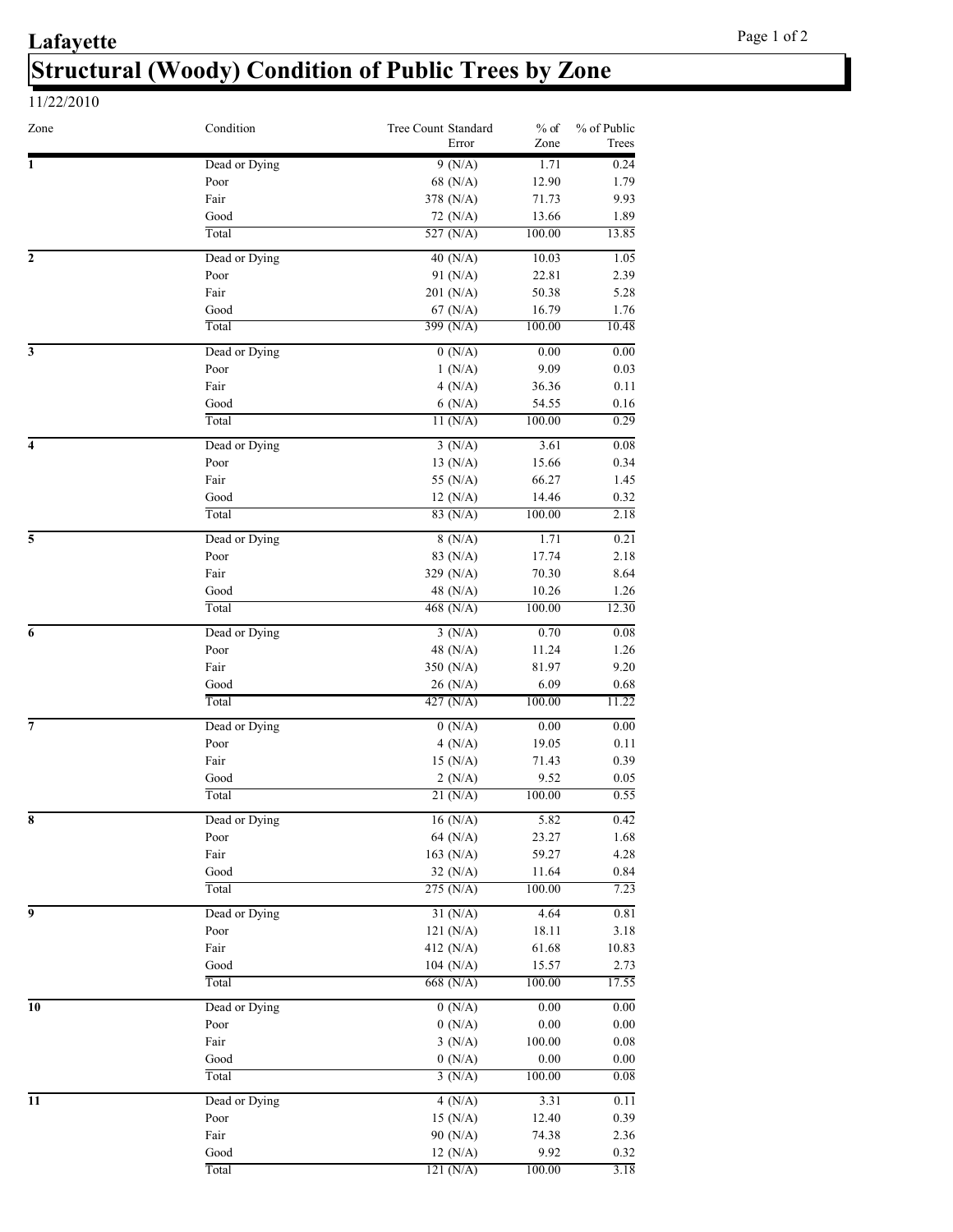### **Lafayette** Structural (Woody) Condition of Public Trees by Zone 11/22/2010

| Zone            | Condition     | <b>Tree Count Standard</b><br>Error | $%$ of<br>Zone | % of Public<br>Trees |
|-----------------|---------------|-------------------------------------|----------------|----------------------|
| 12              | Dead or Dying | 0(N/A)                              | 0.00           | 0.00                 |
|                 | Poor          | 3(N/A)                              | 33.33          | 0.08                 |
|                 | Fair          | 5(N/A)                              | 55.56          | 0.13                 |
|                 | Good          | 1(N/A)                              | 11.11          | 0.03                 |
|                 | Total         | 9(N/A)                              | 100.00         | 0.24                 |
| $\overline{13}$ | Dead or Dying | 24 (N/A)                            | 6.06           | 0.63                 |
|                 | Poor          | 62 (N/A)                            | 15.66          | 1.63                 |
|                 | Fair          | 190 (N/A)                           | 47.98          | 4.99                 |
|                 | Good          | 120 (N/A)                           | 30.30          | 3.15                 |
|                 | Total         | 396 (N/A)                           | 100.00         | 10.40                |
| 14              | Dead or Dying | 0(N/A)                              | 0.00           | 0.00                 |
|                 | Poor          | 0(N/A)                              | 0.00           | 0.00                 |
|                 | Fair          | 12(N/A)                             | 100.00         | 0.32                 |
|                 | Good          | 0(N/A)                              | 0.00           | 0.00                 |
|                 | Total         | 12(N/A)                             | 100.00         | 0.32                 |
| $\overline{15}$ | Dead or Dying | 4(N/A)                              | 3.42           | 0.11                 |
|                 | Poor          | 18 (N/A)                            | 15.38          | 0.47                 |
|                 | Fair          | 68 (N/A)                            | 58.12          | 1.79                 |
|                 | Good          | 27 (N/A)                            | 23.08          | 0.71                 |
|                 | Total         | 117 (N/A)                           | 100.00         | 3.07                 |
| 16              | Dead or Dying | 11(N/A)                             | 4.98           | 0.29                 |
|                 | Poor          | 30 (N/A)                            | 13.57          | 0.79                 |
|                 | Fair          | 151 (N/A)                           | 68.33          | 3.97                 |
|                 | Good          | 29 (N/A)                            | 13.12          | 0.76                 |
|                 | Total         | 221 (N/A)                           | 100.00         | 5.81                 |
| $\overline{17}$ | Dead or Dying | 3(N/A)                              | 6.25           | 0.08                 |
|                 | Poor          | 6(N/A)                              | 12.50          | 0.16                 |
|                 | Fair          | 38 (N/A)                            | 79.17          | 1.00                 |
|                 | Good          | 1(N/A)                              | 2.08           | 0.03                 |
|                 | Total         | 48 $(N/A)$                          | 100.00         | 1.26                 |
| Citywide        | Dead or Dying | 156 (N/A)                           | 4.10           | 4.10                 |
|                 | Poor          | $627$ (N/A)                         | 16.47          | 16.47                |
|                 | Fair          | $2,464$ (N/A)                       | 64.74          | 64.74                |
|                 | Good          | 559 (N/A)                           | 14.69          | 14.69                |
|                 | Total         | $3,806$ (N/A)                       | 100.00         | 100.00               |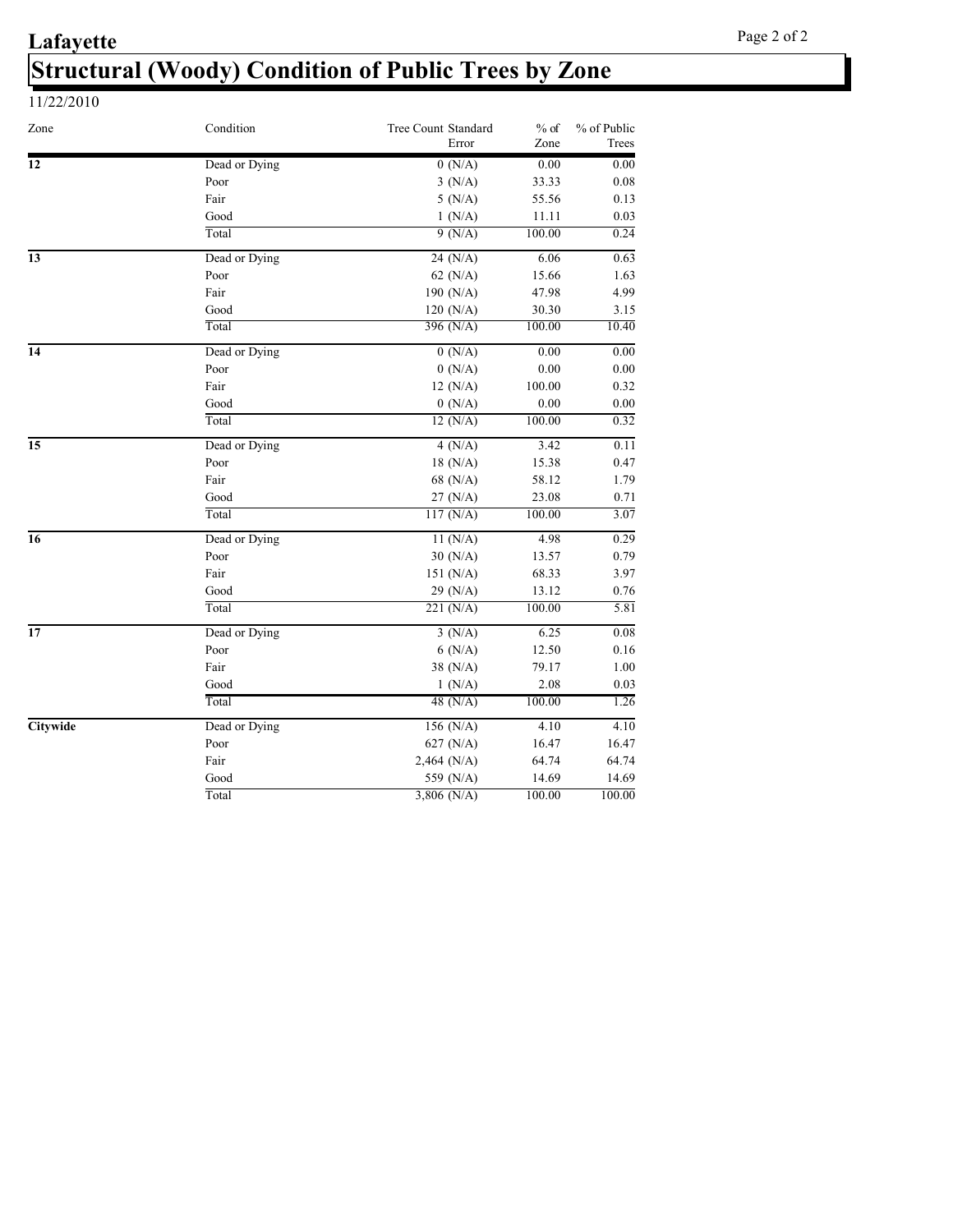*Attachment F Total Annual Benefit*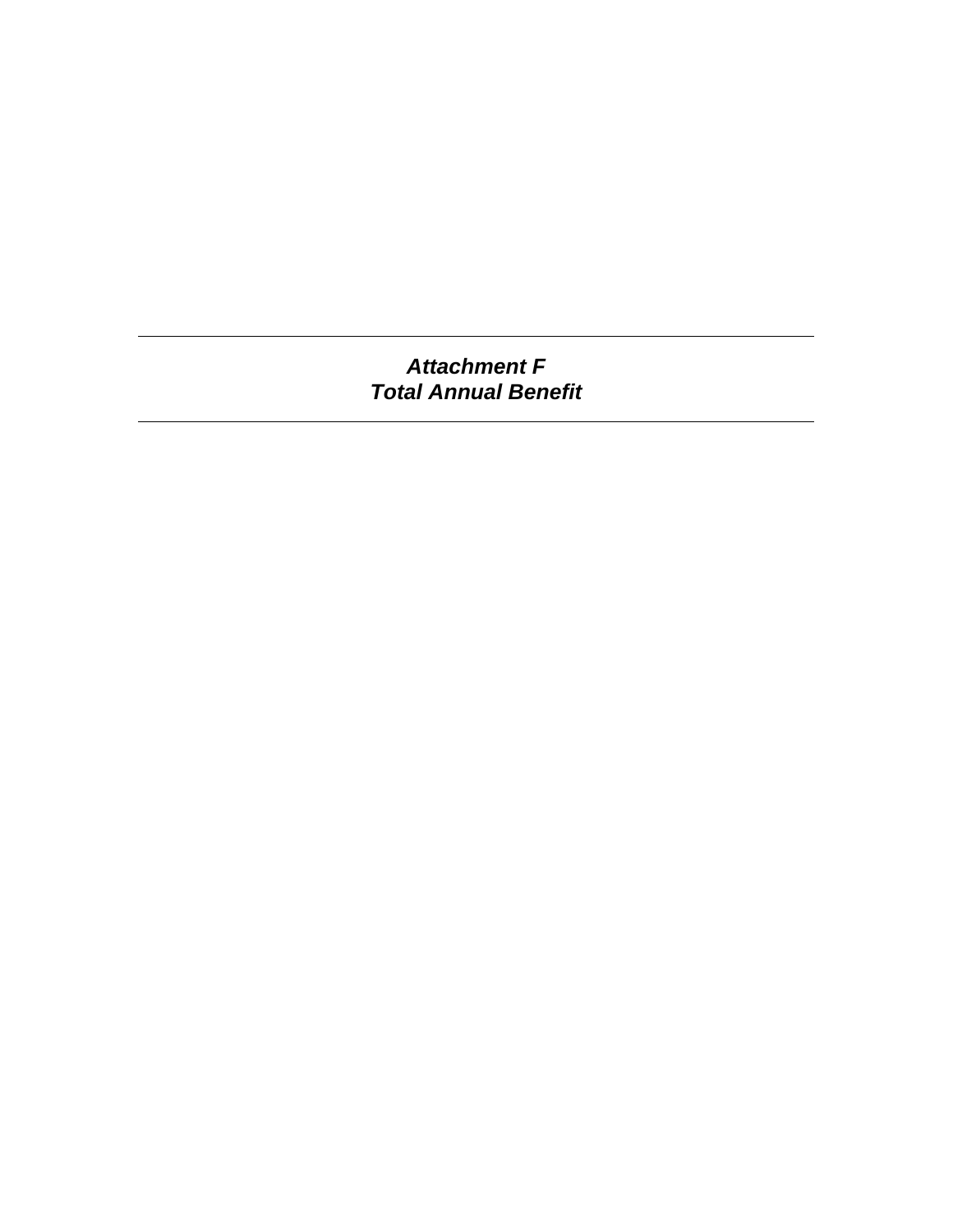### **Lafayette** Total Annual Benefits of Public Trees by Species (\$)

| Species              | Energy | CO <sub>2</sub> | Air Quality | Stormwater | Aesthetic/Other | Total<br>Standard<br>$(\$)$<br>Error | % of Total<br>\$ |
|----------------------|--------|-----------------|-------------|------------|-----------------|--------------------------------------|------------------|
| Red maple            | 3,942  | 1,300           | 1,767       | 8,689      | 7,479           | $23,177 \ (\pm 0)$                   | 8.5              |
| White ash            | 3,270  | 1,237           | 1,495       | 9,478      | 7,326           | 22,805 $(\pm 0)$                     | 8.4              |
| Sugar maple          | 3,820  | 1,296           | 1,618       | 11,933     | 5,941           | 24,608 $(\pm 0)$                     | 9.0              |
| Green ash            | 2,764  | 1,036           | 1,202       | 7,220      | 5,002           | $17,223 \ (\pm 0)$                   | 6.3              |
| Silver maple         | 4,990  | 2,481           | 2,370       | 21,768     | 10,904          | 42,514 $(\pm 0)$                     | 15.6             |
| Apple                | 1,300  | 375             | 547         | 1,581      | 777             | 4,581 $(\pm 0)$                      | 1.7              |
| Thornless honeylocus | 2,580  | 846             | 1,092       | 5,050      | 6,143           | $15,711 \ (\pm 0)$                   | 5.8              |
| Callery pear         | 2,076  | 694             | 905         | 4,411      | 2,972           | 11,058 ( $\pm$ 0)                    | 4.1              |
| Norway maple         | 2,194  | 713             | 978         | 5,103      | 2,955           | 11,943 $(\pm 0)$                     | 4.4              |
| Littleleaf linden    | 1,280  | 542             | 547         | 3,150      | 3,039           | $8,557 \ (\pm 0)$                    | 3.1              |
| American basswood    | 2,540  | 1,118           | 1,079       | 9,605      | 4,085           | $18,427 \ (\pm 0)$                   | 6.8              |
| Arborvitae spp.      | 81     | 14              | 25          | 203        | 310             | 633 $(\pm 0)$                        | 0.2              |
| Siberian elm         | 1,254  | 415             | 624         | 4,382      | 1,382           | $8,058 (\pm 0)$                      | 3.0              |
| Northern red oak     | 776    | 232             | 308         | 2,021      | 722             | 4,057 $(\pm 0)$                      | 1.5              |
| Sweetgum             | 867    | 324             | 379         | 2,305      | 1,476           | 5,351 $(\pm 0)$                      | 2.0              |
| Northern hackberry   | 1,170  | 314             | 585         | 4,054      | 1,413           | 7,536 $(\pm 0)$                      | 2.8              |
| Serviceberry spp.    | 72     | 21              | 27          | 70         | 42              | 232 $(\pm 0)$                        | 0.1              |
| Eastern redbud       | 252    | 74              | 109         | 311        | 150             | 896 $(\pm 0)$                        | 0.3              |
| Tulip tree           | 684    | 255             | 327         | 2,564      | 1,006           | 4,836 $(\pm 0)$                      | 1.8              |
| White mulberry       | 342    | 79              | 162         | 544        | 125             | 1,252 ( $\pm$ 0)                     | 0.5              |
| OTHER STREET TR      | 5,851  | 2,073           | 2,490       | 18,568     | 10,081          | 39,063 $(\pm 0)$                     | 14.3             |
| Citywide Total       | 42,103 | 15,440          | 18,635      | 123,011    | 73,331          | 272,519 $(\pm 0)$                    | 100.0            |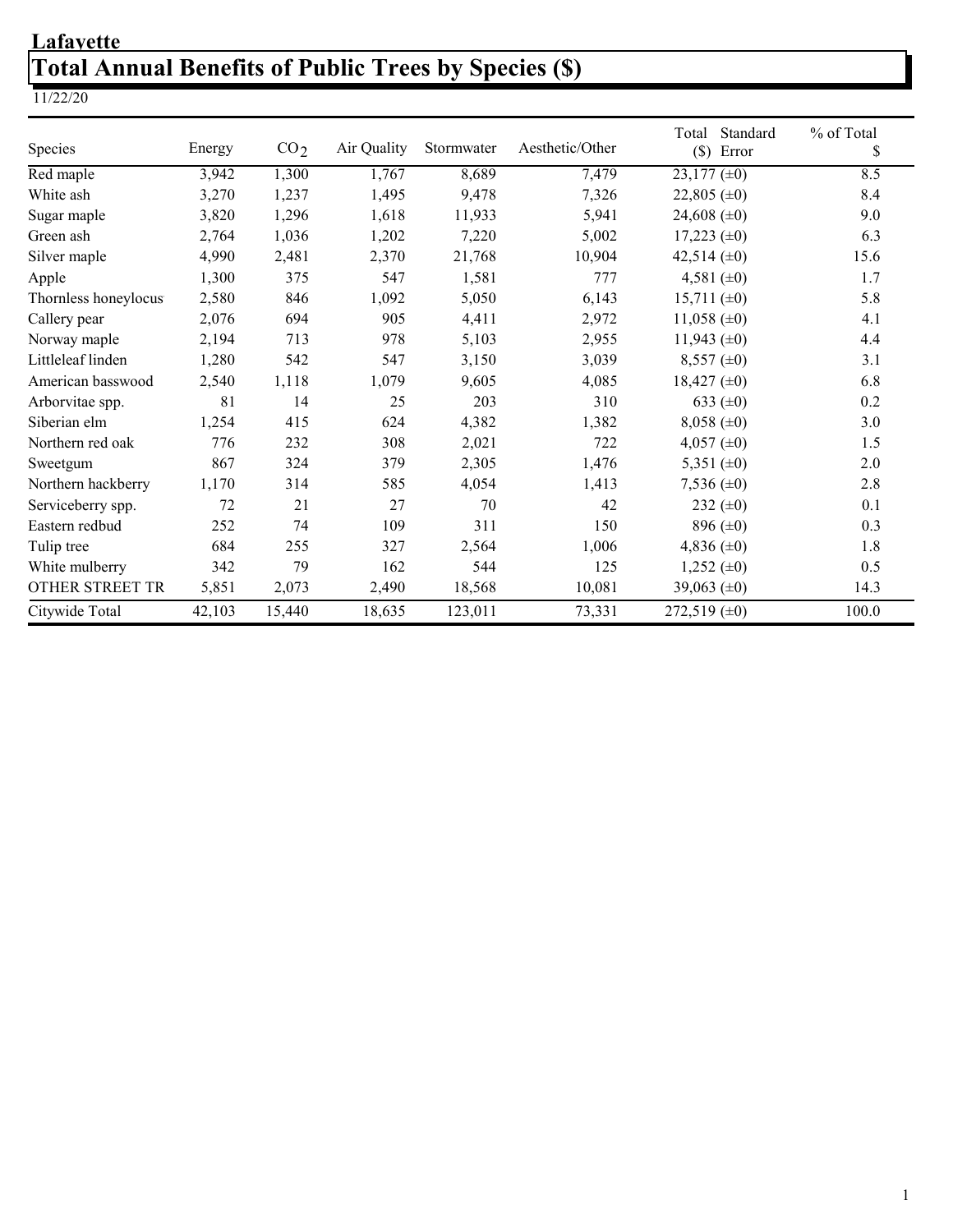### *Attachment G Benefit per Tree*